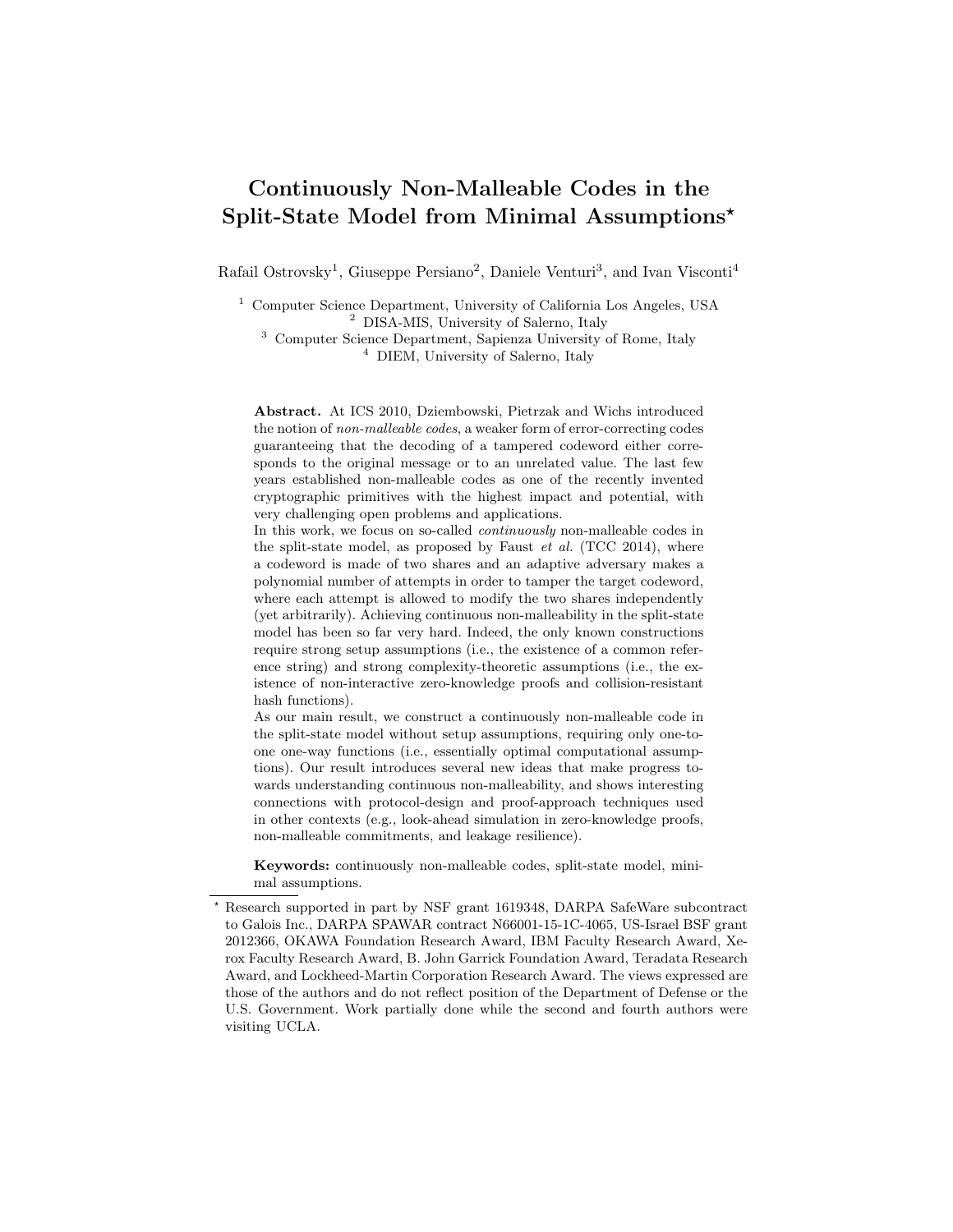# <span id="page-1-1"></span>1 Introduction

Dziembowski, Pietrzak and Wichs introduced the notion of a non-malleable code (NMC) in [\[27\]](#page-29-0). Their new notion generated tremendous interest in recent years both for the challenging theoretical questions raised by such codes, and for their interesting applications in cryptography. An NMC is a key-less procedure that allows to encode a message  $m$  in such a way that, upon input the encoding of  $m$ , it is not possible (or it is hard in the computational case) to produce an encoding of a value related to  $m<sup>5</sup>$  $m<sup>5</sup>$  $m<sup>5</sup>$ 

Obviously an NMC requires some restrictions on the view of the adversary. Indeed, as the encoding/decoding are key-less procedures, an adversary could always decode a codeword, change the underlying message to a related value, and encode the result. For this reason, non-malleability is typically parameterized by the set of allowed modifications  $\Phi$  that can be applied by the adversary to a target encoding, and previous work on NMCs focused on constructing non-malleable codes for restricted (yet meaningful) classes  $\Phi$ .

The split-state model. One of the most natural and investigated models is to assume that a codeword c consists of two shares  $c = (c_0, c_1)$ , and that each tampering attempt  $\phi = (\phi_0, \phi_1) \in \Phi$  is characterized by two arbitrary functions that can be applied to each share independently. Note that the two tampering functions cannot run the decoding procedure, because both shares are needed in order to decode a codeword, whereas each of the functions  $\phi_0, \phi_1$  can access only one share. This setting is often called the split-state model and is the focus of this paper; we often use the terminology *split-state code* to denote a code in the split-state model. We refer the reader to  $\S1.5$  $\S1.5$  for an overview of known constructions of non-malleable codes for different classes  $\Phi$ . Previous work showed how to construct split-state non-malleable codes, both for the information-theoretic setting [\[27](#page-29-0)[,25,](#page-29-1)[4,](#page-28-0)[18](#page-28-1)[,6,](#page-28-2)[3,](#page-28-3)[13,](#page-28-4)[7](#page-28-5)[,37\]](#page-29-2) and the computational setting [\[38,](#page-29-3)[30,](#page-29-4)[22](#page-28-6)[,2\]](#page-28-7).

### 1.1 Continuous Non-Malleability

The original notion of NMCs provides a security guarantee only against adversaries that try to tamper the codeword once. The more general case of continuous non-malleability was introduced by Faust *et al.* [\[30\]](#page-29-4), with the goal of guaranteeing non-malleability even after multiple (adaptively chosen) tampering attempts; that is, the adversary is allowed to choose the tampering functions to apply in the next round based on the answers obtained in the previous rounds. As pointed out also in [\[30\]](#page-29-4), continuously non-malleable codes (CNMCs) are arguably the most natural generalization of standard NMCs, and allow to significantly strengthen their applications [\[31,](#page-29-5)[20](#page-28-8)[,19\]](#page-28-9).

<span id="page-1-0"></span><sup>&</sup>lt;sup>5</sup> In this paper, we will only focus on *efficient* NMCs where both the encoding and decoding procedures run in polynomial time.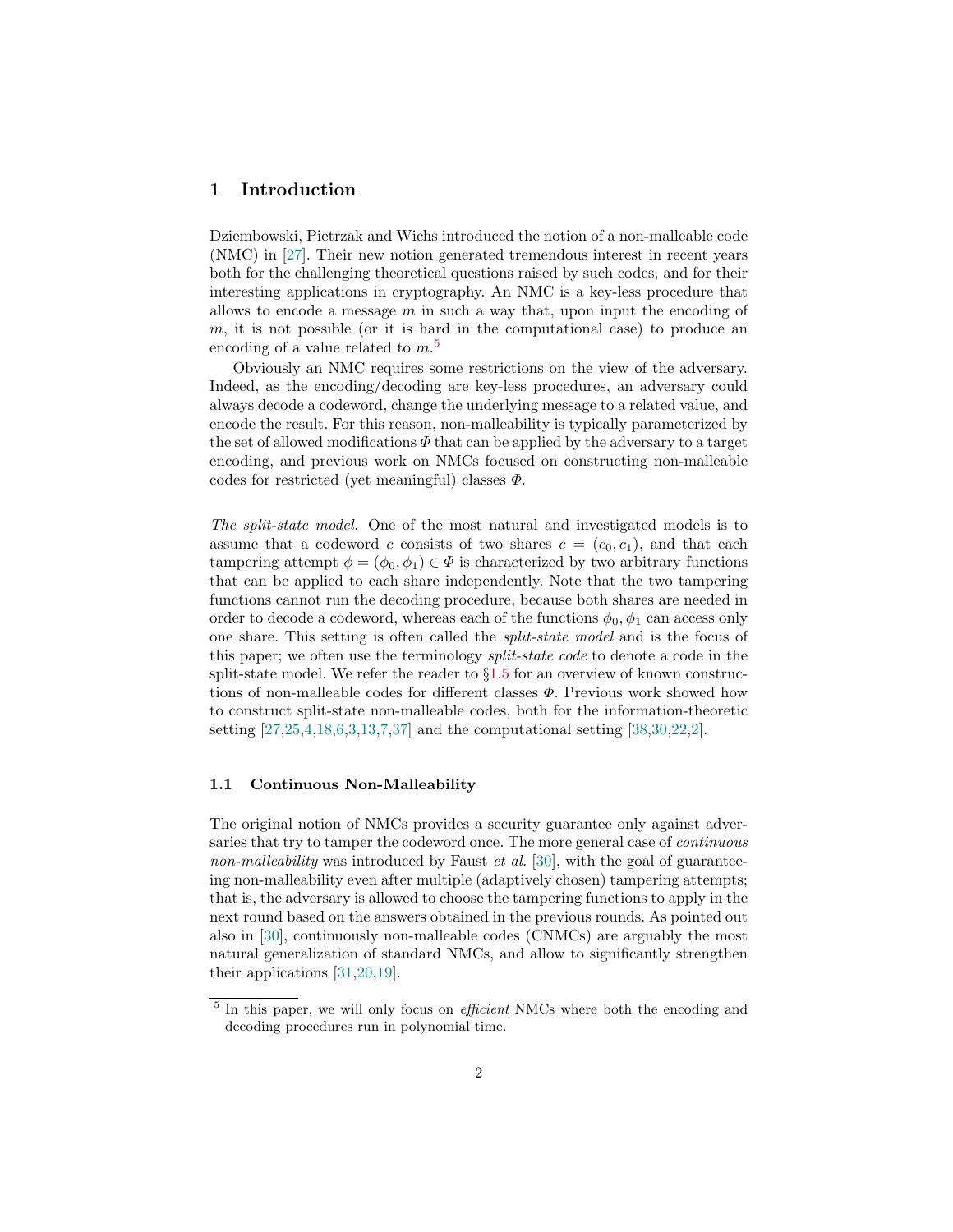Different flavors of non-malleability. The work of [\[27\]](#page-29-0) considered a default and a strong flavor of non-malleability. In both cases, the adversary is allowed to see the decoding  $\tilde{m}$  of the modified codeword  $\tilde{c} = \phi(c)$ . However, the default notion only guarantees non-malleability as long as the decoded message is different from the original message, i.e. it might be possible for the attacker to create an encoding  $\tilde{c} \neq c$  such that  $\tilde{c}$  still decodes to the original message m. In contrast, this is not allowed in the case of strong non-malleability which guarantees that whenever  $\tilde{c} \neq c$  the decoded value  $\tilde{m}$  will be unrelated to m. An even stronger flavor, known as *super* non-malleability [\[30](#page-29-4)[,32,](#page-29-6)[36\]](#page-29-7), ensures that  $\tilde{c}$  is independent of c whenever  $\tilde{c} \neq c$  is a valid codeword. This is modeled by allowing the adversary to actually see  $\tilde{c}$  (as long as  $\tilde{c} \neq c$  and  $\tilde{c}$  is valid).

Clearly, the above flavors of non-malleability can also be considered in the continuous setting. In this paper, we focus only on the "default flavor" of continuous non-malleability. This in contrast to previous work on continuously nonmalleable codes (except [\[20,](#page-28-8)[19](#page-28-9)[,28\]](#page-29-8)), which instead by default considered continuous super non-malleability. While the notion we consider is strictly weaker than continuous strong or super non-malleability, to the best of our knowledge, it is sufficient for all known applications of continuously non-malleable codes, in particular [\[30](#page-29-4)[,31](#page-29-5)[,20,](#page-28-8)[19,](#page-28-9)[28\]](#page-29-8).

Depending on the tampering functions being applied always to the initial encoding c, or to the result of the previous tampering attempt, one can also have notions called *non-persistent* and *persistent* tampering. In this paper we focus on the setting of non-persistent tampering, which is the strongest<sup>[6](#page-2-0)</sup> flavor of continuous non-malleability (and also the variant most useful for applications).

Self destruction. Unfortunately, even for very simple classes  $\Phi$ , continuous nonmalleability as hinted above is actually impossible to achieve. Indeed, a simple attack—proposed for the first time by Gennaro et al. [\[33\]](#page-29-9) in the context of "Algorithmic Tamper-Proof Security"—allows to completely recover a target encoding by simply trying to guess each of its bits individually: the output of the decoding corresponding to each tampering attempt will yield either the original message or the special symbol  $\perp$  (denoting an invalid codeword), thus revealing the entire codeword (and thus the underlying message) in a bit-wise fashion. Remarkably, such an attack can be performed by looking at each bit of the encoding independently, which is a special case of split-state tampering.

The standard way out is to relax continuous non-malleability, therefore circumventing the above impossibility result, assuming a special "self-destruct" feature: After the first invalid encoding is processed, the system "blows-up" and stops processing further queries.<sup>[7](#page-2-1)</sup>

<span id="page-2-0"></span> $6$  In fact, note that a persistent continuous attack specified as a sequence of (deterministic) tampering functions  $\phi$ ,  $\phi'$ ,  $\phi''$ ,  $\cdots$ , can always be emulated by a non-persistent continuous attack specified as  $\phi(\cdot), \phi'(\phi(\cdot)), \phi''(\phi'(\phi(\cdot))), \cdots$ .

<span id="page-2-1"></span><sup>7</sup> In practice self-destruct could be implemented using a single (untamperable) bit of public state, or by having the device overwrite its own memory in case of an invalid encoding.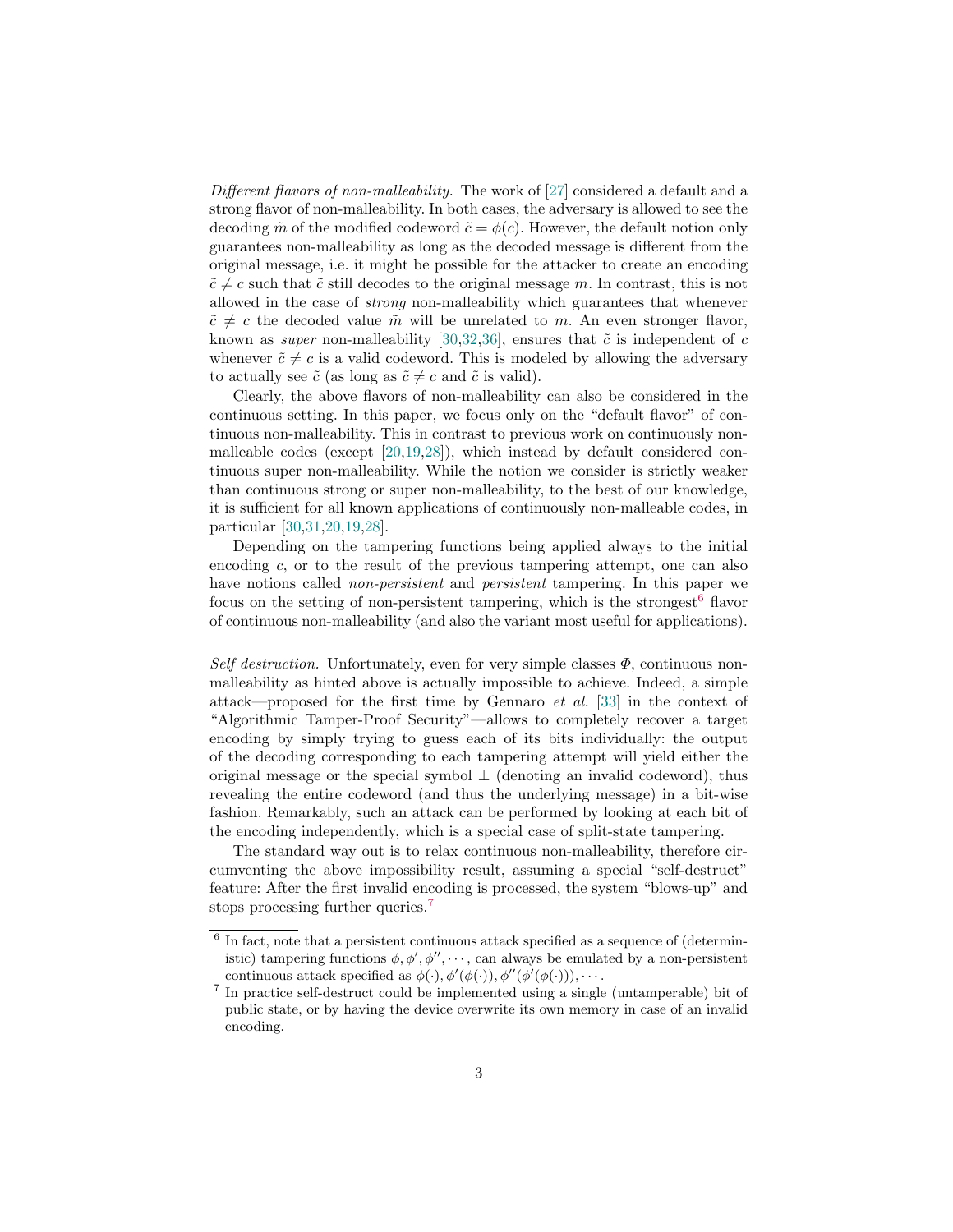Message uniqueness. It is not hard to show that any code achieving continuous non-malleability in the split-state model must satisfy a property called message uniqueness. Informally, message uniqueness means that if we fix the left share  $c_0$  of an encoding, it should be hard to come up with two distinct right shares  $c_1, \bar{c}_1$  such that both  $(c_0, c_1)$  and  $(c_0, \bar{c}_1)$  are valid codewords decoding to two distinct messages, say m and  $\bar{m}$  respectively.<sup>[8](#page-3-0)</sup> (An analogous guarantee must hold in case we fix the right share.)

To see why uniqueness is needed, assume it is possible to efficiently find two encodings  $(c_0, c_1)$  and  $(c_0, \bar{c}_1)$  violating message uniqueness, and let  $(c_0^*, c_1^*)$  be the target encoding that we want to maul via a split-state attack. Then, in a continuous attack, we can simply consider the tampering functions  $(\phi_0^{(i)}, \phi_1^{(i)})$ that always fix the left share to  $c_0$  (regardless of  $c_0^*$ ) and, depending on the *i*-th bit of  $c_1^*$  either overwrite  $c_1^*$  with  $c_1$  or with  $\bar{c}_1$ . The sequence of decoded messages produced by such an attack allows an adversary to recover  $c_1^*$  without the risk of incurring a self-destruct. After  $c_1^*$  is available, an additional tampering query easily allows to encode a related value.<sup>[9](#page-3-1)</sup>

The state of the art: trusted setup and strong computational assumptions. The attack based on uniqueness implies that information-theoretic continuous nonmalleability in the split-state model is impossible. This is because message uniqueness in the information-theoretic setting means that each share of a splitstate encoding must completely determine the message. So, an unbounded tampering function accessing a single share of the codeword could just recover the underlying message by simply brute forcing all possible values for the missing share, and running the decoding algorithm until a valid message is found. Afterwards, it can complete the attack by setting (along with the other tampering function that hardwires correlated randomness and performs the same steps) an encoding of a related message.

The only known constructions of a CNMC in the split-state model (therefore also achieving message uniqueness) are the codes of [\[30,](#page-29-4)[28\]](#page-29-8), but unfortunately these constructions rely on both trusted setup and strong computational assumptions. Indeed such codes require: (i) a "common reference string", i.e., the existence of a honestly generated string (with some given distribution) that is assumed to be untamperable, and that is available to the encoding and decoding functions, and to the adversary; (ii) the existence of non-interactive zeroknowledge proofs and either collision-resistant hash functions [\[30\]](#page-29-4) or public-key encryption resilient to continual leakage [\[24,](#page-29-10)[28\]](#page-29-8) (which we only know how to obtain under concrete number-theoretic assumptions over bi-linear groups).

<span id="page-3-0"></span><sup>8</sup> Since [\[30\]](#page-29-4) by default considered continuous super non-malleability, they require an even stronger form of uniqueness called codeword uniqueness, which intuitively says that it should be hard to find  $(c_0, c_1, \bar{c}_1)$  such that both  $(c_0, c_1)$  and  $(c_0, \bar{c}_1)$  are valid, and  $c_1 \neq \bar{c}_1$ , even if the two codewords encode the same message. This flavor of uniqueness is not needed in this paper.

<span id="page-3-1"></span><sup>&</sup>lt;sup>9</sup> Message uniqueness is, instead, not necessary for the simpler case of continuous nonmalleability against persistent tampering. Split-state codes achieving such a weaker security guarantee were recently constructed unconditionally in [\[7\]](#page-28-5).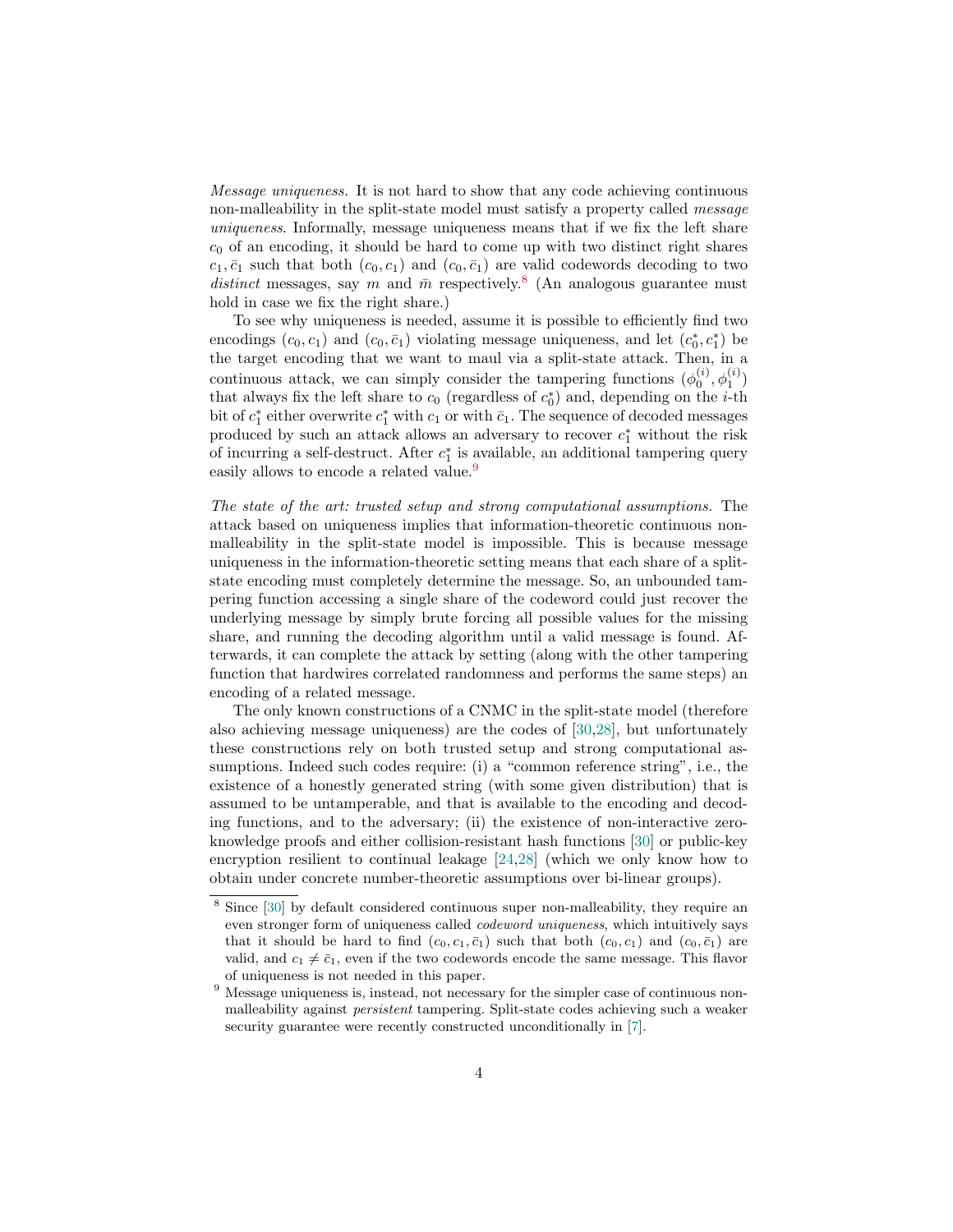The open problem. Unfortunately, in practical situations, trusted setup is very difficult to come by (and also expensive to implement). Moreover, one should always try to get the best possible security, limiting or avoiding the trust on other parties, on some setup, and on strong computational assumptions. This leads to the following major open question:

Q1: Can we construct a split-state CNMC under minimal complexitytheoretic assumptions in the plain model (i.e., without trusted setup)?

Towards the above main question, one might also be interested in the following natural question:

Q2: Is any split-state code satisfying both message uniqueness and onetime non-malleability also continuously non-malleable?

# 1.2 Our Contribution

In this paper we give definitive answers to the above questions. Our main contribution is a positive answer to question Q1, therefore providing the first construction of a split-state CNMC (for non-persistent tampering) without assuming any trusted third party, or strong computational assumption. Indeed, we will show that the sole existence of one-to-one one-way functions already suffices for our purpose.

<span id="page-4-0"></span>Theorem 1 (Informal). If one-to-one one-way functions exists, there is a construction of a split-state code that satisfies continuous non-malleability in the plain model.

In addition, we also give a negative answer to question Q2. In particular, we show that there exist (albeit contrived) split-state codes that are one-time non-malleable and satisfy message uniqueness, but can be broken by a simple continuous attack.

<span id="page-4-1"></span>Theorem 2 (Informal). If one-to-one one-way function exists, then there is a construction of a split-state code that satisfies both (perfect) message uniqueness and one-time non-malleability in the plain model, but that is insecure for two tampering queries.

We notice that the computational assumption that we use is essentially optimal. In fact, each of the two shares of an encoding of a split-state non-malleable code satisfying message uniqueness implicitly defines a non-interactive commitment, and, as shown in [\[39\]](#page-29-11), there is no black-box construction of a noninteractive commitment scheme from general one-way functions.

#### 1.3 Positive Result

Our positive result introduces new ideas that make progress towards understanding continuous non-malleability, and shows interesting connections with protocoldesign and proof-approach techniques used in other contexts (e.g., look-ahead simulation in zero-knowledge proofs [\[46\]](#page-29-12), non-malleable commitments [\[43\]](#page-29-13), and leakage resilience [\[26\]](#page-29-14)). We highlight some of the challenges below.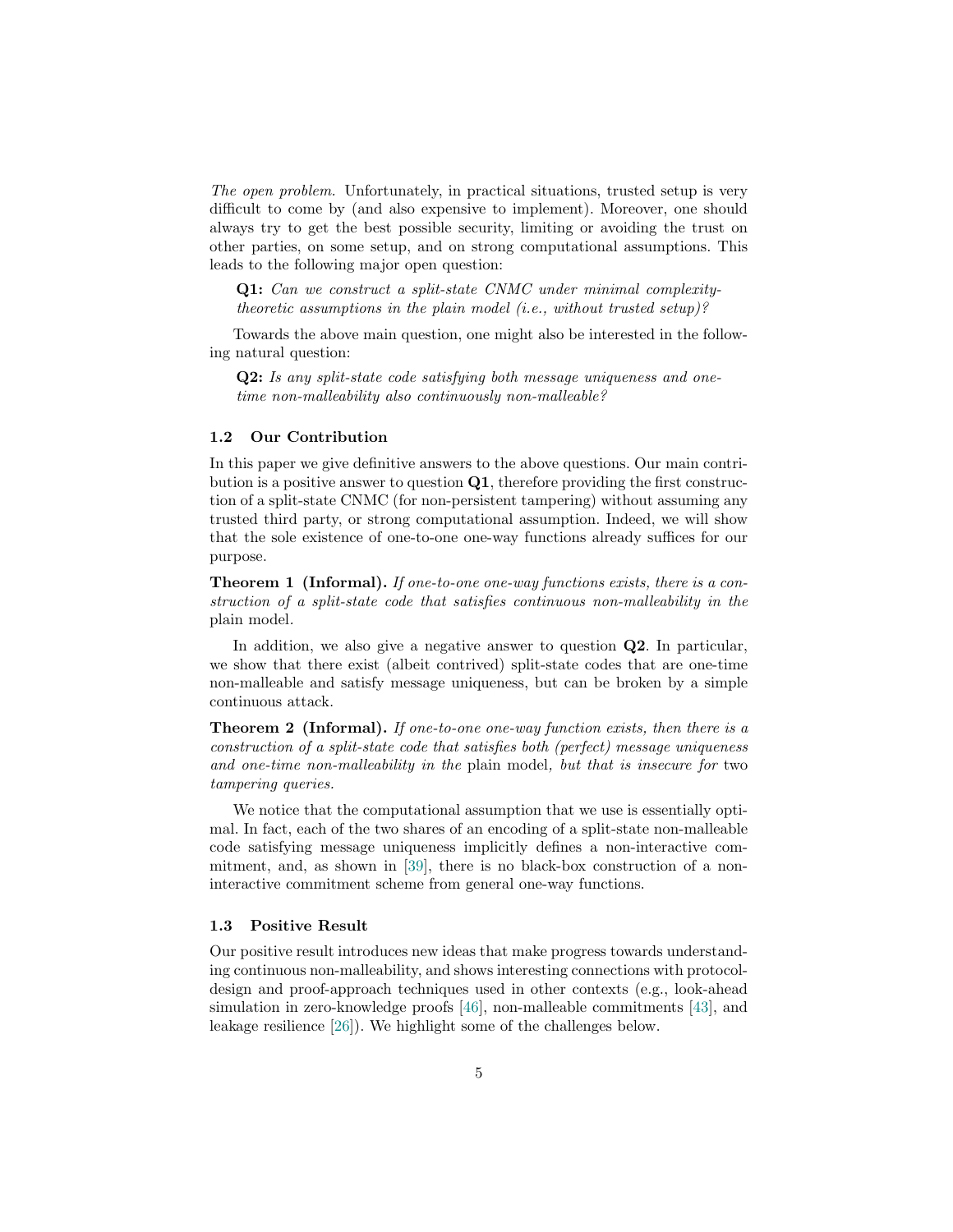Hardness of constructing one-time NMCs with message uniqueness. Before describing our encoding scheme, let us give some intuition why the problem of obtaining both non-malleability and message uniqueness in the plain model might be hard to tackle (even using non-standard assumptions). Let  $c = (c_0, c_1)$  be a split-state codeword. Since we want to achieve message uniqueness, the left share must completely determine the encoded message; an analogous property must also hold for the right share. We can thus interpret each of the two shares produced by the encoding as a non-interactive perfectly<sup>[10](#page-5-0)</sup> binding commitment. On the other hand,  $c = (c_0, c_1)$  must also be non-malleable.

Now, consider the following natural candidate inspired by the recent con-struction of [\[12\]](#page-28-10). We let  $c_0 = (\gamma_0, r_1)$  and  $c_1 = (\gamma_1, r_0)$ , where  $\gamma_0$  and  $\gamma_1$  are perfectly binding non-interactive non-malleable commitments of a message  $m$ , using randomness  $r_0$  and  $r_1$  (respectively). In the plain model, such commitments can be based on *adaptive* one-way functions [\[41\]](#page-29-15), and, as shown by Pass [\[42\]](#page-29-16), they cannot be constructed under falsifiable assumptions (in a black-box sense).

Although, at least intuitively, the above scheme should satisfy both properties of non-malleability and message uniqueness, we now argue that this might be very hard to prove. Recall that the experiment defining one-time non-malleability in the split-state model proceeds as follows: First the adversary chooses two messages  $m_0, m_1$ , and then it is allowed to specify a single pair of tampering functions  $\phi = (\phi_0, \phi_1)$  that is applied to an encoding  $c = (c_0, c_1)$  of  $m_b$ , for hidden bit b that the adversary needs to guess, upon which the attacker receives the decoded value corresponding to the tampered codeword. (Unless such value equals one of  $m_0, m_1$ , in which case the adversary obtains a special output same<sup>\*</sup>.) Consider the following pair of split-state functions  $\phi = (\phi_0, \phi_1)$ .

- Function  $\phi_0$ , by looking at  $\gamma_0$  recovers some of the bits of  $r_0$ ; function  $\phi_1$ acts similarly, i.e. it recovers some of the bits of  $r_1$  by looking at  $\gamma_1$ .<sup>[11](#page-5-1)</sup>
- As a consequence,  $\phi_0$  and  $\phi_1$  have some shared randomness  $\rho$  (coming from the coins of the commitments). Let us now be generous, and further assume that functions  $\phi_0$ ,  $\phi_1$  can recover the encoded value  $m_b$  by looking at  $\gamma_0$  and  $\gamma_1$  (respectively).<sup>[12](#page-5-2)</sup> Clearly, any reduction basing one-time non-malleability of the above scheme on the assumption that the commitments are nonmalleable must in particular work for such a strong split-state attack.
- Finally, the functions  $(\phi_0, \phi_1)$  use the shared randomness  $\rho$  to coordinate as follows: with probability  $1/2$  (with common coins derived from  $\rho$ ) they replace  $(c_0, c_1)$  with an encoding  $(\tilde{c}_0, \tilde{c}_1)$  of a value  $\tilde{m}$  related to  $m_b$  (computed using common randomness derived from  $\rho$ ), and with probability  $1/2$  (again with common coins derived from  $\rho$ ) they replace  $(c_0, c_1)$  with uncorrelated

<span id="page-5-0"></span> $10$  It is easy to see that, in the plain model, computational uniqueness implies *perfect* uniqueness.

<span id="page-5-1"></span><sup>&</sup>lt;sup>11</sup> The assumption that the tampering functions can recover some bits of the randomness, is justified by the fact that we do not know of any (even non-adaptive) one-way function that hides all the bits of its input.

<span id="page-5-2"></span><sup>&</sup>lt;sup>12</sup> Note that both functions recover the same value  $m_b$ , because the commitments are perfectly binding.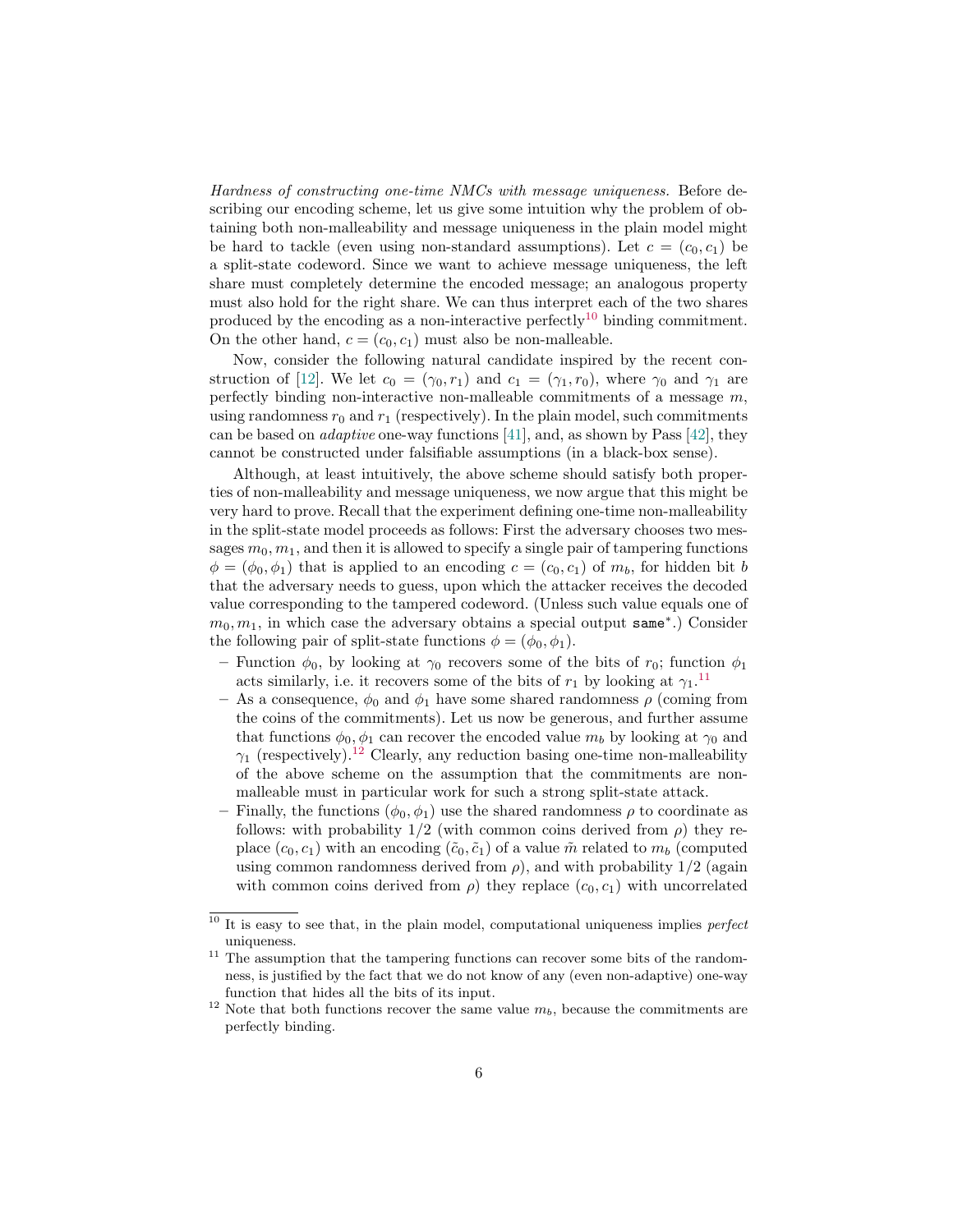encodings (therefore decoding to  $\perp$ ) of a value  $\tilde{m}$  related to  $m_{1-b}$ . The decoded message will be related to  $m_b$  with probability 1/2, and to  $m_{1-b}$  with probability 1/2.

The above attack is clearly successful. Consider now the reduction that, given a target commitment  $\gamma$ , samples a random string r, runs  $(\tilde{\gamma}, \tilde{r}) = \phi_0(\gamma, r)$ , and returns  $\tilde{\gamma}$  as mauled commitment. The advantage of such a reduction is zero, as both  $\phi_0$  and  $\phi_1$  return either a commitment to a message related to  $m_b$ (with probability  $1/2$ ) or a commitment to a message related to  $m_{1-b}$  (still with probability 1/2). It is, thus, not clear how such functions could help in breaking the non-malleability of the commitment scheme.

Message uniqueness and one-time non-malleability via commitments and leakage resilience. Our first idea is to circumvent the problem that the adversary might be able to coordinate  $\phi_0$  and  $\phi_1$  using common randomness coming from the commitment, by hiding such randomness. To this end, we make use of a (non-unique) primitive: an auxiliary split-state non-malleable code which encodes the message  $m$  concatenated with the randomness  $r$  used to compute the commitment. The reason why we can count on this non-unique tool is that in the security proof we can have a first hybrid experiment where we disconnect the randomness  $r$  of the commitment from the input of the auxiliary non-malleable code. Next, non-malleability follows by a reduction to the hiding property of the commitment scheme.

Remarkably, our proof works even if the underlying commitment is *malleable*; hence, we can instantiate our construction based on standard cryptographic assumptions, such as the existence of one-to-one one-way functions (which imply standard perfectly binding and computationally hiding non-interactive commitments [\[34\]](#page-29-17)). Intuitively, the reason is that mauling the commitment does not help, since the message is also input to the auxiliary non-malleable code. The above trick is inspired by a beautiful idea of Pass and Rosen [\[44,](#page-29-18)[45\]](#page-29-19). Indeed, they constructed non-malleable commitments by composing regular (i.e., potentially malleable) commitment schemes and non-malleable zero-knowledge arguments of knowledge. One can see our technique as one more (though completely different) application of the Pass-Rosen trick. We stress that despite the common spirit of their and our technique, our construction has to deal with several difficulties that go much beyond the simple use of the above trick.

In order to reduce a successful attack to our code to the security of the inner auxiliary NMC, we need to use the tampering functions  $(\phi_0, \phi_1)$  chosen by the adversary to define the tampering functions  $(\phi'_0, \phi'_1)$  against the underlying code. This requires two adjustments: (i) the input to the functions  $(\phi'_0, \phi'_1)$  must be enriched adding a commitment; (ii) the output of the functions  $(\phi_0, \phi_1)$  must be shrunk removing the commitment. While the former adjustment is pretty straightforward (indeed it can be accomplished by just hardwiring a commitment and a description of  $\phi_0, \phi_1$  in the description of  $\phi'_0, \phi'_1$ , the latter is more complicated since we can't simply remove the commitment. In fact, the commitments produced by the tampering functions could play an important role for the success of the adversary! This issue will be resolved by additionally assuming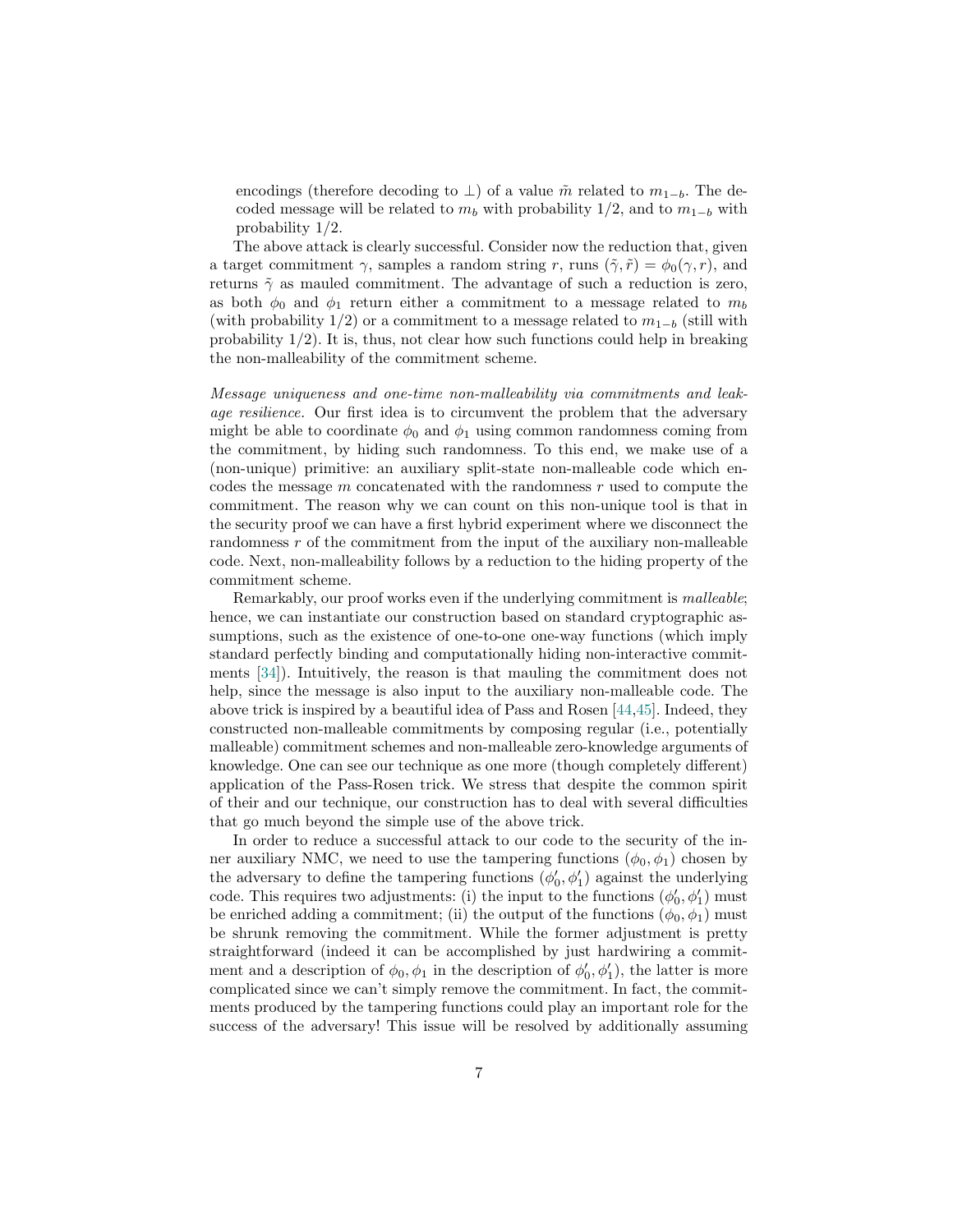that the inner NMC be a leakage-resilient NMC, $^{13}$  $^{13}$  $^{13}$  which allows us to obtain (via a leakage query) the modified commitment as generated by the tampering functions  $(\phi_0, \phi_1)$  chosen by the adversary. As we show, this leakage can be used by the distinguisher of the inner auxiliary NMC to simulate consistently the view of the distinguisher attacking the full code, thus reaching a contradiction.

The tough continuous case: we are short on leakage queries! The above technique consisting of using a leakage query to adjust the output of the distinguisher can be applied because the leaked information (i.e., a commitment) is small compared to the size of the codewords, and such a small leakage is tolerated by known constructions.

Consider now a continuous attack, where the adversary picks several tampering functions adaptively. A naive adaptation of the above trick would clearly result in too much leakage, since there is no a-priori fixed bound on the number of tampering queries made by the adversary, and each query requires to leak the corresponding modified commitment. Hence, the proof approach discussed so far fails in the case of a continuous attack.

We overcome this obstacle using two additional ideas: (i) A new proof strategy based on optimistic answers and rewinding simulation exploiting look-ahead threads, and (ii) a special leakage-resilient NMC with unconditional security.

Optimistic answers and simulation through look-ahead threads. Our proof strategy borrows the rewinding simulation used in zero-knowledge proofs, and combines it with optimistic answers in order to save on the overall amount of leakage queries. Recall that the main reason to use a leakage query is to obtain the modified commitments that are part of the tampered codewords produced by the tampering functions chosen by the adversary. Note that, once the commitments are leaked, they can also be decommitted via brute force search, since the goal is now to break unconditional security of the underlying leakage-resilient NMC, and therefore the reduction is allowed to run in exponential time.

In order to save on leakage queries, we simulate the answers to the adversary's tampering queries by using an optimistic approach, essentially returning the value that had more chances to be encoded by the tampering functions. Such a value can be computed through brute-force search, by applying the tampering functions to all possible encodings and returning the decoded message that appears more often. This sequence of "simulated" answers can be seen as a look-ahead thread [\[46\]](#page-29-12), where the reduction tries to understand the correct answers to be played in the main thread of the interaction with the adversary. Indeed, when the adversary stops, the reduction will run a special leakage query in order to learn the first point  $j$  of the simulation where the optimistic answer was wrong, and the commitment  $\gamma$  that should have been considered instead. This information implies that all answers up to the  $i$ -th query were correct,

<span id="page-7-0"></span><sup>&</sup>lt;sup>13</sup> Roughly, this means that the code remains non-malleable even given some bounded, independent (yet arbitrary), leakage on the two shares of a target encoding. See §[3](#page-15-0) for a precise definition. Suitable codes were recently constructed in [\[6\]](#page-28-2).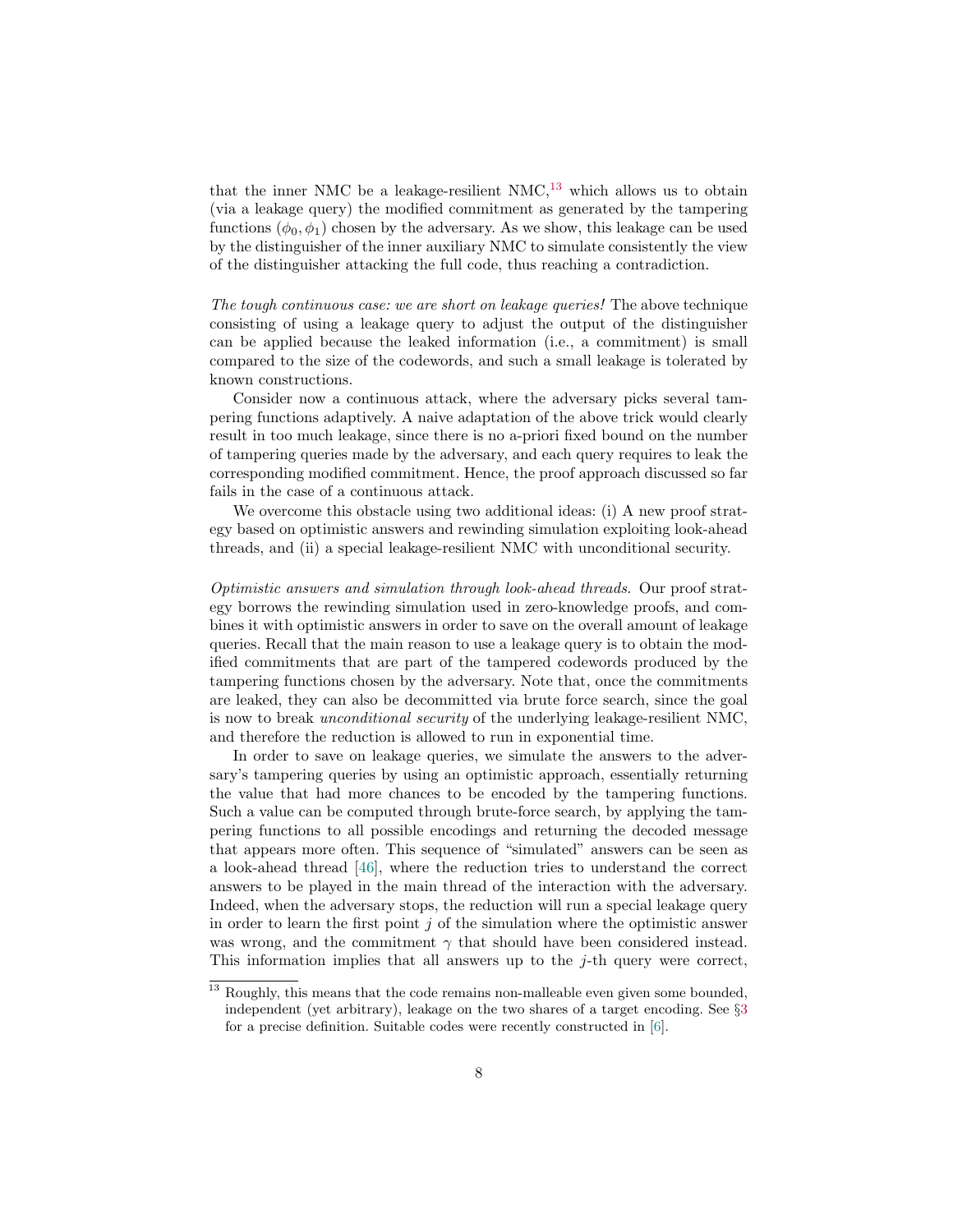therefore the reduction can complete the current lookahead thread, return to the main thread, simulate the answer to the first j queries as before, and decommit  $\gamma$  through brute-force search in order to answer the  $(j + 1)$ -th query. Next, the reduction starts another look-ahead thread, and so on, until all queries have been answered correctly. Through an induction argument, we will show that the reduction can successfully break the underlying one-time NMC by carefully adjusting the last pair of tampering functions chosen by the adversary.

The tricky bit is the following: How do we bound the number of look-ahead threads? Indeed, there is a leakage query for each look-ahead thread, and therefore without bounding the number of threads we can not contradict security of the underlying leakage-resilient NMC.

The small mutual information of  $(6)$ . The number of leakage queries is proportional to the number of look-ahead threads, and thus to the number of errors done by the reduction when giving optimistic answers. Hence, it is crucial to study the consequences of a wrong optimistic answer.

Whenever an optimistic answer is wrong, we have that the two tampering functions sent by the adversary modify the target codeword yielding a value that is not the most likely outcome. Intuitively, this means that for each lookahead thread the adversary risks as decoding the special value  $\perp$  (leading to self-destruct) with probability at least  $1/2$ . In fact, notice that if one tampering function sets a value that is not the most likely one, then with probability at least 1/2 the other tampering function will set a different value, and therefore the decoding will return ⊥. Clearly, if the adversary is risking ⊥ with probability at least 1/2, the number of such look-ahead threads is at most poly-logarithmic.

While the above argument is intuitively appealing, the difficulty is that the two tampering functions could coordinate their outputs using some correlated information encoded in their inputs. In such a case, they could produce two valid shares that encode a message which is different from the most likely outcome, and still the probability of self-destruct is less than  $1/2$ . We circumvent this complication by assuming two additional properties of the underlying one-time NMC, namely that the mutual information between the two shares of an encoding is not too high, and further that codewords are uniform over a subset of all possible encodings. Hence, we argue that any such tampering query (yielding a message that is different from the optimistic answer and incurring in a probability of self-destruct less than 1/2) will cost one bit of correlated information, and thus, after a small number of such queries, the mutual information becomes zero and the probability of  $\perp$  for each additional query is at least 1/2. The latter allows our reduction to succeed.

Finally, we show that the code of [\[6\]](#page-28-2) satisfies all the properties we need, and moreover, by carefully selecting the parameters, it tolerates enough leakage in order to apply our reduction.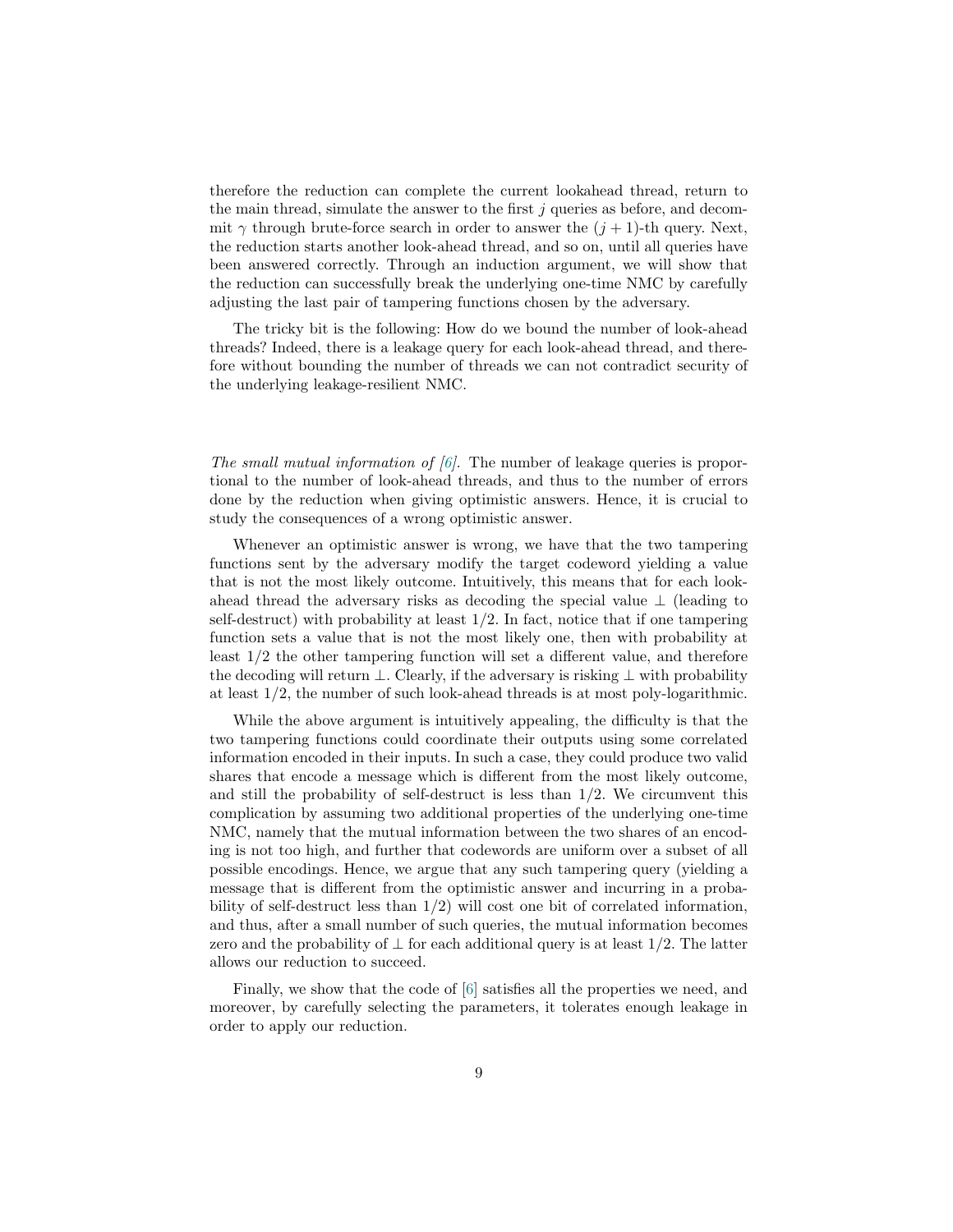#### 1.4 Negative Result

Since in the split-state model continuous non-malleability implies message uniqueness, a natural question is whether the two properties are actually equivalent. We show that they are not equivalent in a very strong sense, indeed in §[5](#page-25-0) we describe a code that is one-time non-malleable and satisfies message uniqueness, but that is already insecure for 2 tampering queries. The scheme makes black-box use of any one-time non-malleable code in the split-state model additionally satisfying message uniqueness (such as our scheme from §[4\)](#page-19-0). The idea is to encode both the message m and some random pad  $\kappa$  using the underlying non-malleable code. Let us write  $(c_0^1, c_1^1)$  and  $(c_0^2, c_1^2)$  for the corresponding encodings. The obtained codeword has  $c_0^* := (c_0^1, c_0^2, \delta)$  as left share, and  $c_1^* := (c_1^1, c_1^2, \delta)$  as right share, where  $\delta = m \oplus \kappa$  is a one-time pad encryption of the message m using pad  $\kappa$ . The decoding simply decodes the first component of each share (i.e., the pair  $(c_0^1, c_1^1)$ ) using the decoding procedure of the underlying non-malleable code (completely ignoring all other elements).

On the one hand, one can show that the modified scheme inherits both message uniqueness and one-time non-malleability from the underlying auxiliary code. Intuitively, this is because successfully mauling a codeword  $(c_0^*, c_1^*)$  still requires to maul  $(c_0^1, c_1^1)$ , which is hard by the one-time non-malleability of the underlying NMC. (We refer the reader to §[5](#page-25-0) for a detailed proof sketch.) On the other hand, using a first tampering query, a split-state adversary can swap  $c_0^1$ with  $c_0^2$  on the left, and  $c_1^1$  with  $c_1^2$  on the right, thus obtaining the random pad  $\kappa$  in the clear as a response. Once the pad is known, the second tampering query can hard-wire the value  $\kappa$ , recover the message  $m = \delta \oplus \kappa$  in the clear (both from the left and the right share), and finally encode a related value.

## <span id="page-9-0"></span>1.5 Additional Related Work

Non-malleable codes. Only a few constructions of continuously non-malleable codes are known (besides the already mentioned constructions of [\[30,](#page-29-4)[28\]](#page-29-8)). In particular, continuous non-malleability is known to be achievable in the informationtheoretic setting, for the simpler cases of bit-wise independent tampering [\[20,](#page-28-8)[19\]](#page-28-9) (where each bit of the codeword is tampered independently), and constant-state tampering [\[5\]](#page-28-11). Jafargholi and Wichs [\[36\]](#page-29-7) obtain different flavors of continuous non-malleability for the case of tampering functions with high min-entropy or few fixed points. Aggarwal et al. [\[7\]](#page-28-5) show that split-state continuous non-malleability is achievable in the information-theoretic setting, when tampering is persistent. Finally, Chattopadhyay et al. [\[14\]](#page-28-12) construct one-many non-malleable codes that are secure with respect to an adversary that can specify many tampering functions to be applied to the one target codeword; the adversary succeeds if at least one of the tampering functions produces a valid encoding of a related message. Importantly, this notion does not rely on the self-destruct mechanism, but the total number of tampering attempts must be a-priori bounded.

Several other constructions of (one-time) non-malleable codes exist in the literature, achieving security for a plethora of tampering models, including: bit-wise independent tampering and permutations [\[18,](#page-28-1)[8,](#page-28-13)[9\]](#page-28-14), circuits of polynomial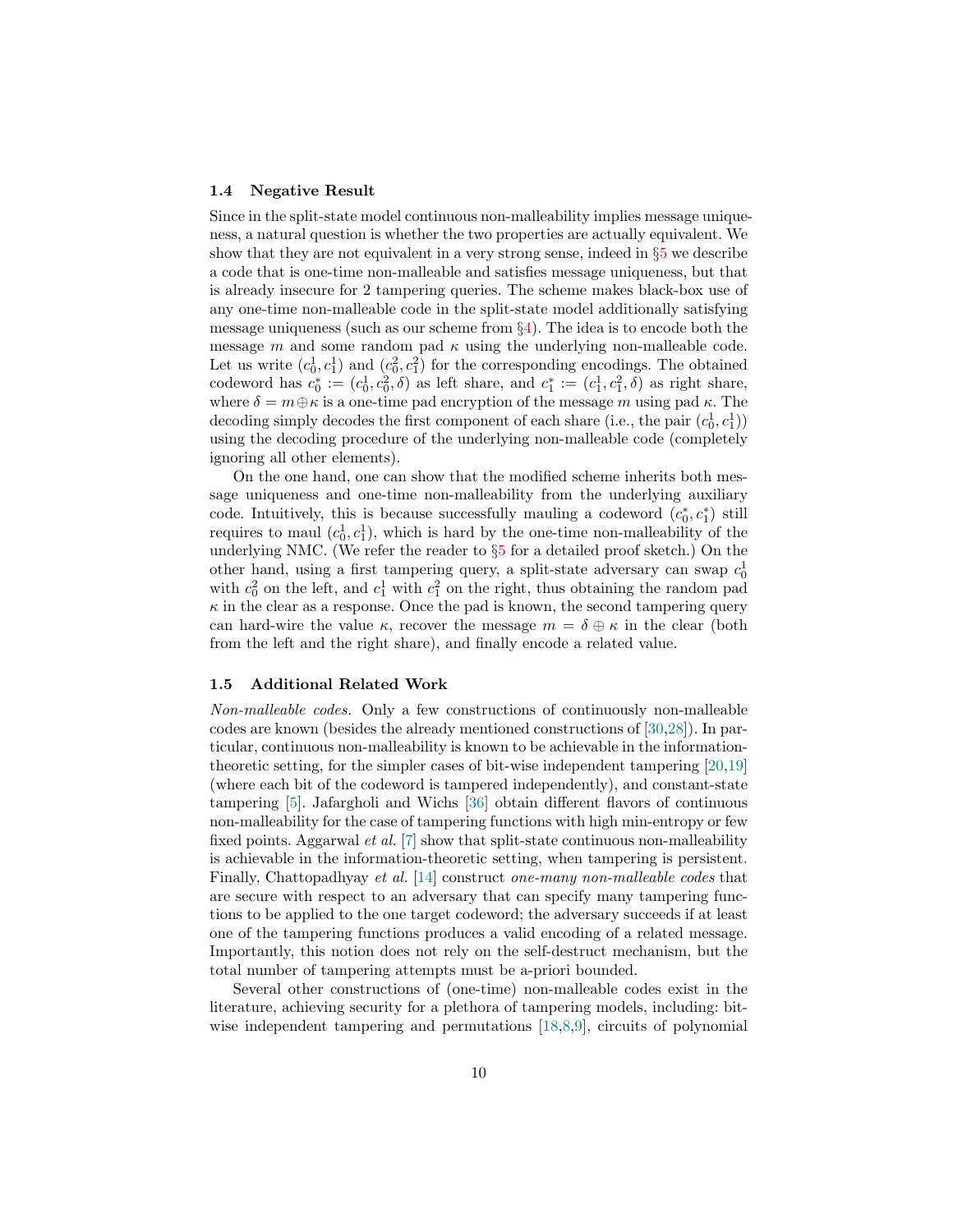size [\[27,](#page-29-0)[17](#page-28-15)[,32\]](#page-29-6), constant-state tampering [\[16\]](#page-28-16), block-wise tampering [\[12\]](#page-28-10), spacebounded algorithms [\[29,](#page-29-20)[11\]](#page-28-17), and bounded-depth circuits [\[10,](#page-28-18)[15\]](#page-28-19).

Applications. The typical application of non-malleable codes is the protection of cryptographic algorithms from tampering attacks against the memory [\[27,](#page-29-0)[38,](#page-29-3)[30\]](#page-29-4). Non-malleable codes were also used to protect arbitrary computations (and not only storage) against tampering [\[22,](#page-28-6)[31,](#page-29-5)[13\]](#page-28-4).

A recent line of work shows interesting connections between the notions of non-malleable codes and non-malleable commitments. In particular, [\[12\]](#page-28-10) proves that block-wise non-malleable codes (for two blocks) are equivalent to noninteractive non-malleable commitments (w.r.t. opening). Recently Goyal et al. [\[35\]](#page-29-21) showed how to construct 3-round non-malleable commitments from standard assumptions when the adversary plays left and right sessions in parallel. Their scheme crucially relies on the power of split-state non-malleable codes.

Non-malleable codes can also be used to tackle the question of domain extension for non-malleable public-key encryption [\[20,](#page-28-8)[19,](#page-28-9)[40\]](#page-29-22) and non-malleable commitments [\[8\]](#page-28-13).

## 2 Overview of Techniques

## 2.1 Description of Our Code

Our code  $\Pi = (Enc, Dec)$  is formally depicted in Fig. [1 on page 21,](#page-20-0) and it is based on a non-interactive commitment scheme with message space  $\mathcal{M} := \{0,1\}^k$ , randomness space  $\mathcal{R} := \{0,1\}^{\rho}$  and commitment space  $\Gamma \subseteq \{0,1\}^{\ell}$ , and on an auxiliary split-state code  $\Pi' = (\text{Enc}', \text{Dec}')$  mapping bitstrings of length  $(k + \rho)$ into bitstrings of length  $2n'$ ; the length of a codeword will be  $2n = 2n' + 2\ell$ . We denote by Commit the commitment function. (We refer the reader to §[3](#page-15-0) for the standard definitions of continuously non-malleable codes and non-interactive commitments.)

Intuitively, the encoding algorithm Enc constructs a commitment  $\gamma \in \{0,1\}^{\ell}$ of the message  $m \in \{0,1\}^k$  using randomness  $r \in \{0,1\}^{\rho}$ . Then it encodes the string  $m||r$  via Enc', obtaining  $(c'_0, c'_1)$ . Finally, it outputs the split-state encoding  $((\gamma, c'_0), (\gamma, c'_1))$ , of length  $2n = 2n' + 2\ell$ . The decoding algorithm first checks that the commitment  $\gamma$  on the left and right shares is equal, in which case it decodes  $(c'_0, c'_1)$  obtaining a value  $m||r$ , and outputs m if and only if  $(m, r)$  is a valid opening of the commitment.

For the security proof, we need the commitment scheme to be computationally hiding, and the underlying code  $\Pi'$  to be a split-state non-malleable code with unconditional security (under a single tampering query), and that additionally  $\Pi'$  satisfies leakage resilience, and two additional properties on the distribution of the codewords. The first property, which we call *codewords unifor*mity, intuitively says that the two shares of an encoding under  $\Pi'$  are uniform over the set of all possible shares when considered in isolation, whereas their joint distribution is uniform over a smaller subset of the codewords space. The second property, which we call conditional independence, intuitively says that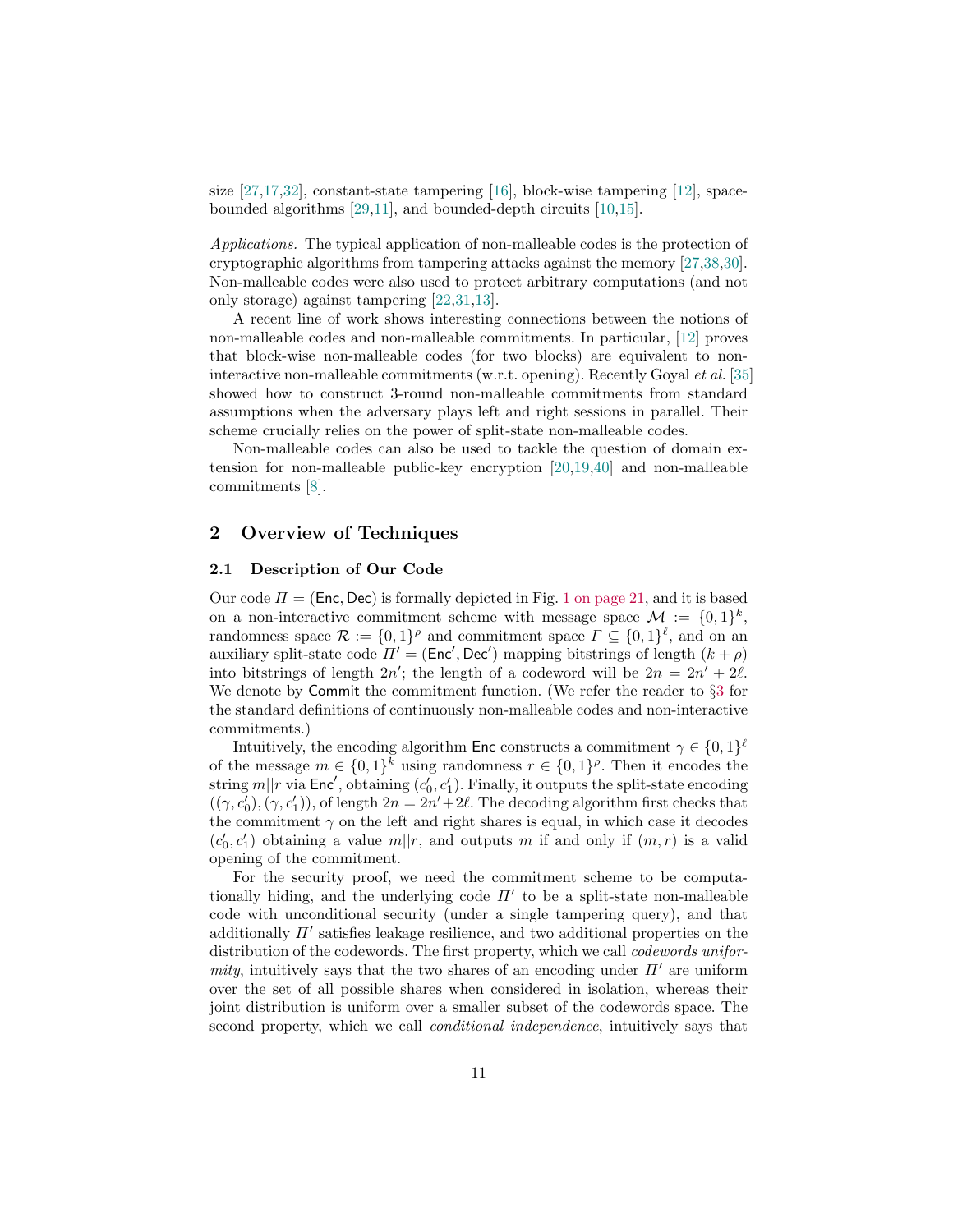the mutual information between the left and right share is bounded. We show how to instantiate our construction in §[4.](#page-19-0)

## 2.2 Proof Intuition

We next give an overview of the proof of non-malleability. Note that we do not make any assumption on the malleability of the commitment scheme. Let us write  $\mathbf{T}(b, q)$  for the random variable corresponding to the tampering experiment defining continuous non-malleability of the above defined encoding scheme  $\Pi$ , with hidden bit  $b$ , and where the adversary asks  $q$  tampering queries. In this experiment, the adversary can adaptively choose up to  $q$  split-state tampering queries that are applied to a target encoding  $c = ((\gamma, c'_0), (\gamma, c'_1))$  of message  $m_b$ ; after each tampering query, the adversary learns the outcome corresponding to decoding the modified codeword. Importantly, both  $\mathbf{T}(0, q)$  and  $\mathbf{T}(1, q)$  are additionally parameterized by messages  $m_0, m_1$ , and moreover the output of the experiments is defined to be same<sup>∗</sup> in case the tampered codeword decodes to either of  $m_0, m_1$ ; furthermore, in case the answer to a tampering query is equal to  $\perp$  (i.e., the modified codeword is invalid), all future queries are answered with  $\perp$  (i.e., the experiment self-destructs).

Our goal is to show  $\mathbf{T}(0, q) \approx_c \mathbf{T}(1, q)$ , for all polynomials  $q(\lambda)$ . The main idea is to consider a hybrid experiment  $H(b,q)$  where we decouple the randomness used to define the commitment in the target codeword from the input of the inner encoding scheme  $\Pi'$ . Namely, in experiment  $\mathbf{H}(b, q)$  the target codeword has the form  $c := ((\gamma, c'_0), (\gamma, c'_1))$  where  $\gamma$  is a commitment to  $m_b$ using randomness r (as before), and  $(c'_0, c'_1)$  is an encoding of a random uncorrelated value  $s' \leftarrow \{0,1\}^{k+\rho}$  (instead of the string  $m_b||r$ ). We then argue that  $\mathbf{T}(0, q) \approx_s \mathbf{H}(0, q) \approx_c \mathbf{H}(1, q) \approx_s \mathbf{T}(1, q)$ , as outlined in the following subsections.

## 2.3 First Step

We start by showing that  $\mathbf{T}(b,q) \approx_s \mathbf{H}(b,q)$ , for all  $b \in \{0,1\}$  and for all  $q \in \text{poly}(\lambda)$ , down to the non-malleability of the underlying encoding scheme  $\Pi'$ . This part of the proof is completely information-theoretic, and moreover it relies on the two additional properties of codewords uniformity and conditional independence discussed above. Fix  $b = 0$  (the proof for the other case is analogous). We use induction on the number of tampering queries  $q(\lambda)$ , as explained below.

**Induction Basis** The base case of the induction requires to show that  $\mathbf{T}(0, 1) \approx_s$  $\mathbf{H}(0, 1)$ . We consider a reduction having access to a target encoding  $c' = (c'_0, c'_1)$ that is either an encoding of  $s'_0 := m_0 || r$  or an encoding of a random string  $s_1' := s'$ . Note that, since the reduction knows both  $m_0$  and r, it can perfectly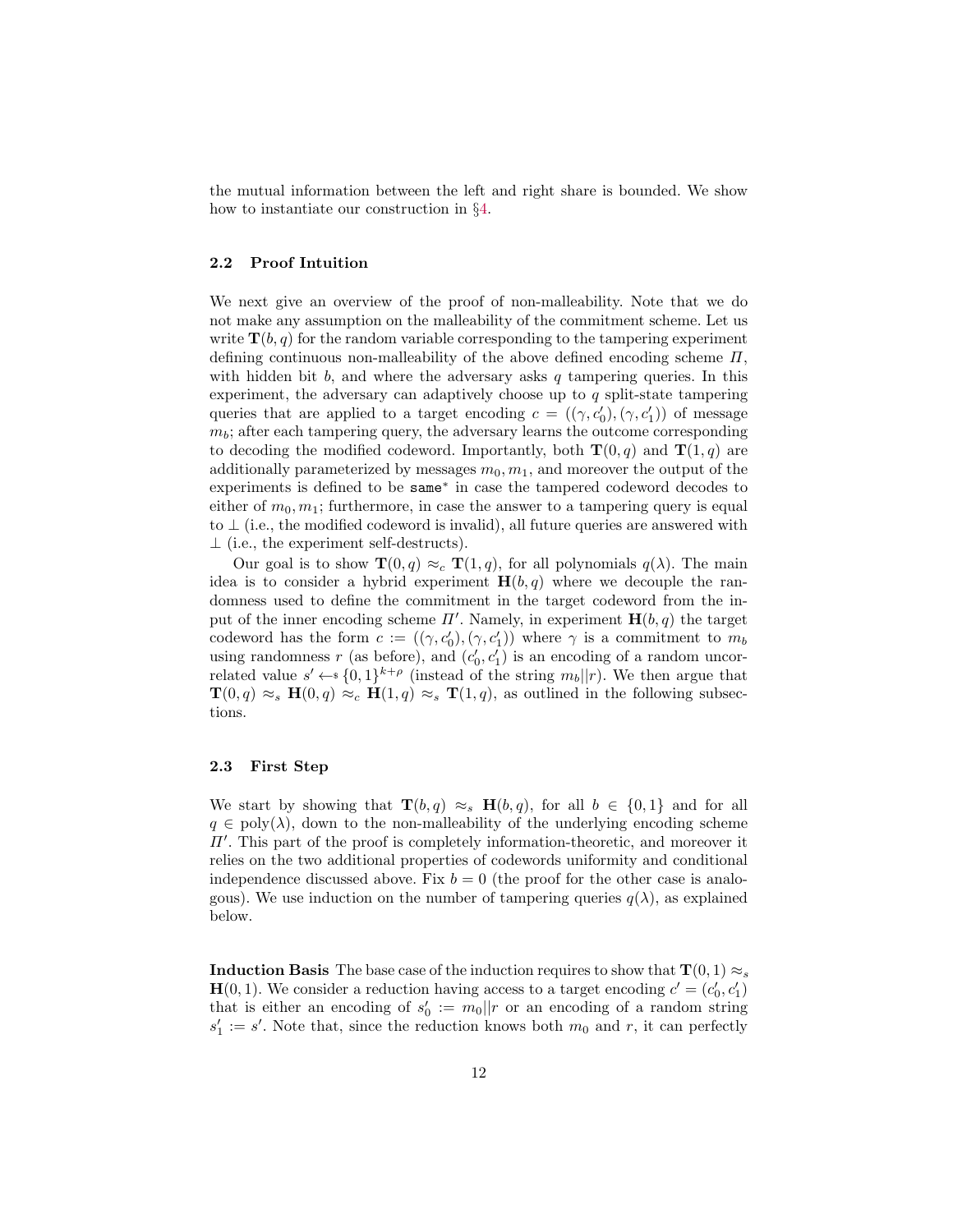simulate the distribution of the target codeword  $c = ((\gamma, c'_0), (\gamma, c'_1))$  for experiments  $\mathbf{T}(0,1)$  and  $\mathbf{H}(0,1)$  inside the tampering oracle; this is done by computing offline  $\gamma = \text{Commit}(m_0; r)$ , and by hard-wiring this value into the tampering function.

Thus, the reduction can perfectly simulate the input for a tampering query as it would be done in  $\mathbf{T}(0,1)$  and  $\mathbf{H}(0,1)$ . The difficulty, however, is that the reduction only gets to see the decoding of the value  $\tilde{s}$  corresponding to the tampered codeword  $\tilde{c}' = (\tilde{c}'_0, \tilde{c}'_1)$ , which is not directly the same as the output of the experiment in  $\mathbf{T}(0,1)$  and  $\mathbf{H}(0,1)$ . For instance, in case  $\tilde{s} \notin \{\texttt{same}^*, \perp, m_0 || \tilde{r}, m_1 || \tilde{r}\},\$ for any  $\tilde{r} \in \{0,1\}^{\rho}$ , the reduction knows that  $\tilde{c}'$  is a valid encoding of some string  $\tilde{s} := \tilde{m} || \tilde{r} \in \{0,1\}^{k+\rho}$ , but the output of experiment  $\mathbf{T}(0,1)$  and  $\mathbf{H}(0,1)$  is either equal to  $\tilde{m}$  or  $\perp$  depending on whether  $\tilde{m}$  and  $\tilde{r}$  are consistent with the modified commitment  $\tilde{\gamma}$ .

In order to overcome this obstacle, we exploit the leakage resilience property of  $\Pi'$ ; in particular, we let the reduction leak the value  $\tilde{\gamma}$  (as defined above). Our analysis shows that this is all one needs in order to complete the simulation in a perfect manner (with all but a negligible probability).

**Inductive Step** Next, we assume that  $\mathbf{T}(0, i) \approx_{s} \mathbf{H}(0, i)$  for some  $i \in [q - 1]$ , and we show that this implies  $\mathbf{T}(0, i + 1) \approx_s \mathbf{H}(0, i + 1)$ . This is achieved once again via a reduction to the underlying one-time non-malleable code. Notice that, as before, the reduction can perfectly simulate the distribution of the target codeword  $c = ((\gamma, c'_0), (\gamma, c'_1))$  for experiments  $\mathbf{T}(0, i + 1)$  and  $\mathbf{H}(0, i + 1)$  inside the tampering oracle. However two new problems arise. First, in the experiments  $\mathbf{T}(0, i+1)$  and  $\mathbf{H}(0, i+1)$  the adversary can ask up to  $i+1$  tampering queries, whereas the reduction can play only one query, and so it needs to simulate the answer to all other  $i$  tampering queries on its own (and in a consistent manner). Second, even if the reduction were able to answer all other queries, it is a priori unclear how to choose which of the  $i + 1$  tampering functions the reduction should use in order to break one-time non-malleability of the code  $\Pi'$ .

The solution to the second problem comes immediately from the induction hypothesis. In fact, we know that, with overwhelming probability, the adversary cannot be successful after just  $i$  queries, as this would contradict our assumption that  $\mathbf{T}(0, i) \approx_{s} \mathbf{H}(0, i)$ . Using this observation, our strategy will be to simulate the answer to the first  $i$  tampering queries in a consistent manner, and later rely on the  $(i + 1)$ -th query in order to violate security of the code  $\Pi'$ .

The solution to the first problem, instead, is more complicated. Essentially our reduction plays the following strategy:

- 1. At setup, compute all possible encodings  $\hat{c} := (\hat{c}_0, \hat{c}_1)$  of the challenge messages  $s'_0 = m_0 ||r$  and  $s'_1 = s'$ , and store  $\hat{c}$  in an initially empty array  $\hat{S}^{(1)} := \hat{S}_0^{(1)} \times \hat{S}_1^{(1)}$ , where  $\hat{S}_0^{(1)}$  and  $\hat{S}_1^{(1)}$  are the sub-arrays containing, respectively, all the left shares  $\hat{c}_0$  and all the right shares  $\hat{c}_1$ .
- <span id="page-12-0"></span>2. Upon input a tampering query  $(\phi_0^{(j)}, \phi_1^{(j)})$  from the adversary, for any  $j \leq i$ , answer as follows:
	- − For all codewords  $\hat{c} = (\hat{c}_0, \hat{c}_1) \in \hat{\mathcal{S}}_0^{(j)} \times \hat{\mathcal{S}}_1^{(j)}$ , decode the corresponding tampered codeword  $(\phi_0^{(j)}(\gamma, \hat{c}_0)), \phi_1^{(j)}(\gamma, \hat{c}_1)$ .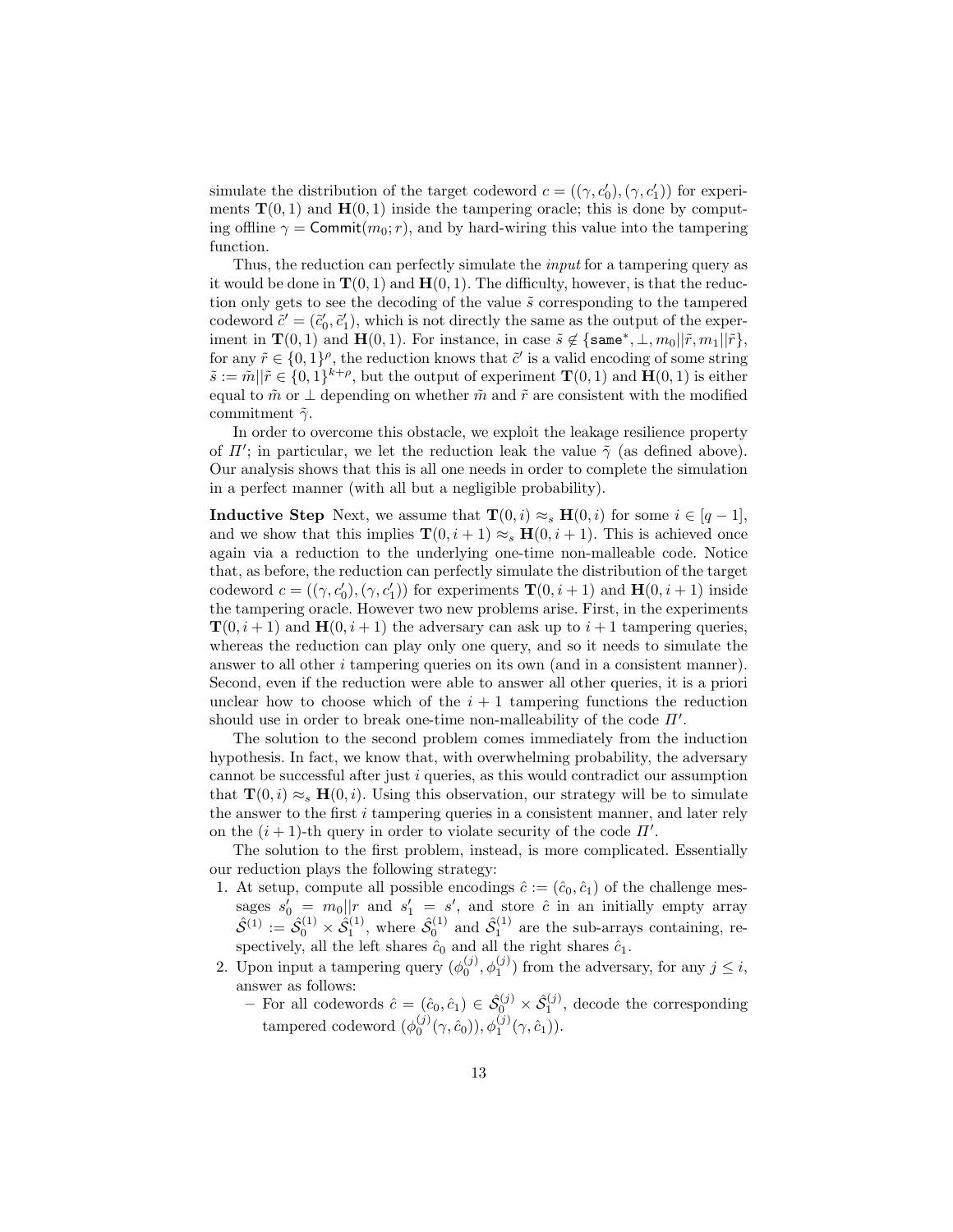- Let  $m^*$  be the most likely outcome, and answer the query with  $\tilde{m}^{(j)} =$  $m^*$ .
- $-$  Define  $\hat{\mathcal{S}}_0^{(j+1)}, \hat{\mathcal{S}}_1^{(j+1)}$  to be the sub-arrays of  $\hat{\mathcal{S}}_0^{(j)}, \hat{\mathcal{S}}_1^{(j)}$  containing all possible codewords which are compatible with the answer to the  $j$ -th query being  $m^*$ .
- 3. Make sure all answers  $\tilde{m}^{(1)}, \ldots, \tilde{m}^{(i)}$  are correct whenever the corresponding codewords produced by the tampering functions are valid. This is achieved as follows:
	- Define a leakage query that hardwires all answers  $(\tilde{m}^{(1)}, \ldots, \tilde{m}^{(i)}),$  as well as the tampering queries  $(\phi_0^{(1)}, \ldots, \phi_0^{(i)})$  and the arrays  $\hat{\mathcal{S}}_0^{(1)}, \ldots, \hat{\mathcal{S}}_0^{(i)}$ , and returns the first index j (if any) such that the target left share  $(\gamma, c'_0)$ is contained in the j-th array, but is not contained in the  $(j + 1)$ -th array. (An analogous check is performed on the target right share  $(\gamma, c_1')$ , using  $\phi_1^{(1)}, \ldots, \phi_1^{(i)}$  and  $\hat{\mathcal{S}}_1^{(1)}, \ldots, \hat{\mathcal{S}}_1^{(i)}$ .) In case such an index is found, the leakage query additionally returns the correct answer  $\hat{m}$ .<sup>[14](#page-13-0)</sup>
	- Rewind the adversary to step [2,](#page-12-0) at the iteration where it asked the  $j$ th query, and modify the answer using the leaked value. Additionally, update the arrays  $\hat{\mathcal{S}}_0^{(j+1)}, \hat{\mathcal{S}}_1^{(j+1)}$  consistently<sup>[15](#page-13-1)</sup> with the answer of the j-th tampering query being  $\hat{m}$ , and go back to step [2](#page-12-0) continuing from the  $(j + 1)$ -th tampering query.
- 4. Upon input the final tampering query  $(\phi_0^{(i)}, \phi_1^{(i)})$  from the adversary, use this query to define the tampering query  $(\phi'_0, \phi'_1)$  to be applied to the target encoding; this is done in exactly the same way as discussed above for the base case of the induction.

In order to conclude the proof, we need to show two things. First, we need to argue that the total number of rewinds performed by the reduction is somewhat limited, so that the reduction does not exceed the total leakage bound supported by the underlying non-malleable code. Second, we need to ensure that the simulation performed by the reduction generates a distribution that is indistinguishable from what the adversary would expect in a real execution of experiments  $\mathbf{T}(0, i + 1)$  and  $\mathbf{H}(0, i + 1)$ . We deal with these issues as follows.

*Challenge* #1: Bounding the leakage. Let  $(\phi_0^{(j)}, \phi_1^{(j)})$  be a tampering query provoking one of the rewinds. Denote by  $\tilde{c}_0 := (\tilde{\gamma}, \tilde{c}'_0) = \phi_0^{(j)}(\gamma, c'_0)$  the corresponding modified left share. By message uniqueness, which for our code easily follows by the perfect binding property of the commitment,  $\tilde{c}_0$  is a valid left share of at most one message  $\tilde{m} \in \{0,1\}^k$ . A counting argument shows that the probability associated to the output of the decoding being  $\tilde{m}$  is  $\tilde{p} \leq 1/2$ . Hence, intuitively, we would like to argue that since  $\tilde{m}$  is not the most likely outcome, there is a

<span id="page-13-0"></span><sup>&</sup>lt;sup>14</sup> This is achieved by leaking the commitment  $\tilde{\gamma}$  corresponding to the tampering query  $(\phi_0^{(j)}, \phi_1^{(j)})$ , and by having the reduction find the corresponding (unique) message via brute force.

<span id="page-13-1"></span><sup>&</sup>lt;sup>15</sup> The new  $\hat{S}_0^{(j+1)}, \hat{S}_1^{(j+1)}$  are obtained from  $\hat{S}_0^{(j)}, \hat{S}_1^{(j)}$  by removing the encodings that are not compatible with the answer of the j-th tampering query being  $\hat{m}$ .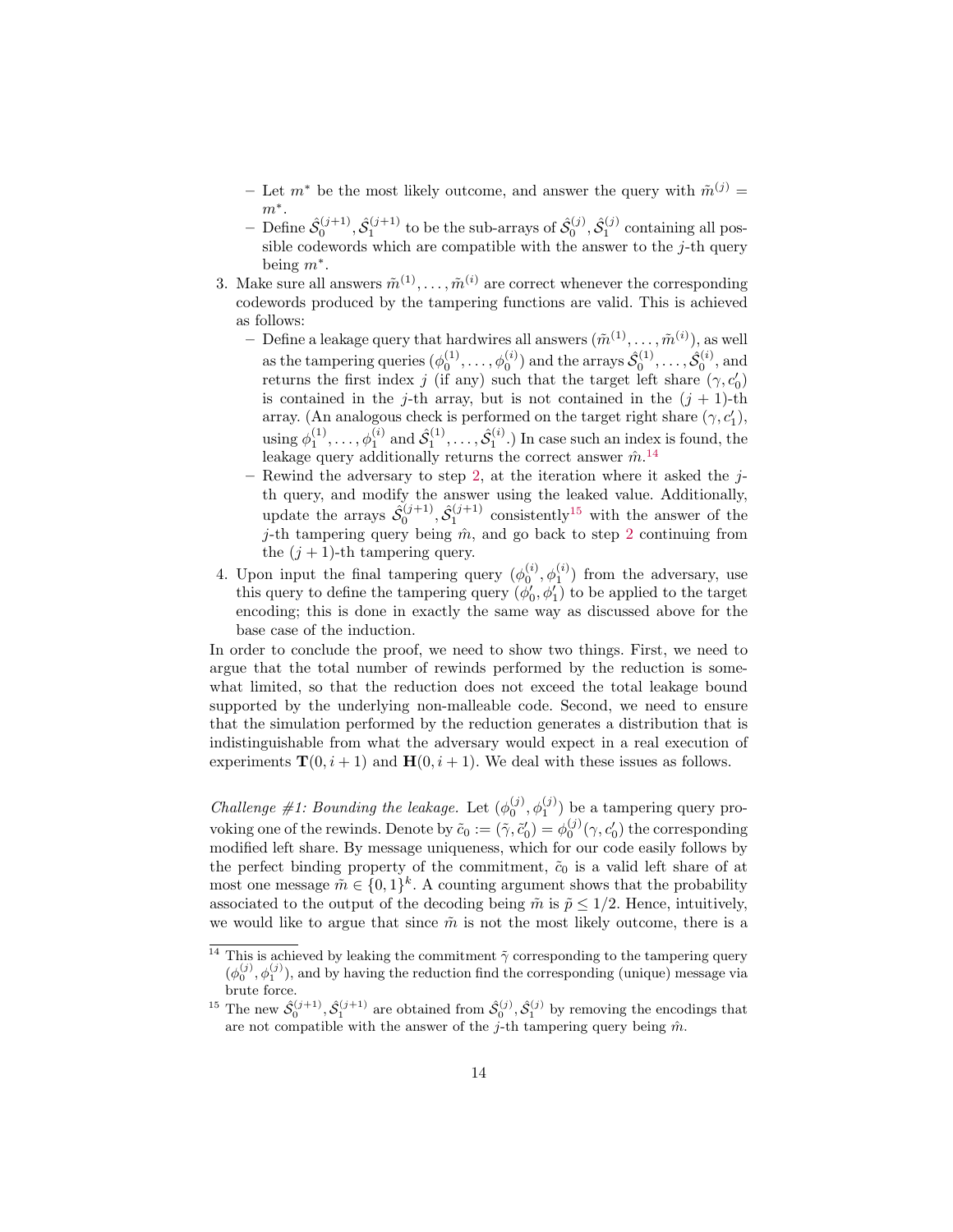probability of at least 1/2 that the modified right share  $\tilde{c}_1 := (\tilde{\gamma}, \tilde{c}'_1) = \phi_1^{(j)}(\gamma, c'_1)$ will correspond to a message different from  $\tilde{m}$ , and thus every such query yields a self-destruct with probability at least 1/2.

Unfortunately, it is unclear how to complete the above argument using any one-time unconditionally secure non-malleable code. In fact, the left and right shares of the inner encoding  $c' = (c'_0, c'_1)$  are correlated, and a tampering query could exploit such correlation in order to generate an output which is not the most likely outcome, and yet the probability of self-destruct is smaller than 1/2. We solve this problem by relying on the two additional properties of codewords uniformity and conditional independence. In particular, by a careful informationtheoretic argument, we can show that codewords uniformity implies that every tampering query evading the above argument decreases the mutual information between the left and right share of  $c'$  by at least one bit. By conditional independence, the maximum number of such queries is bounded, after which the mutual information between  $c'_0$  and  $c'_1$  is zero, and any further tampering query causing a rewind will incur a probability of self-destruct of at least 1/2.

Challenge  $\#\mathcal{Z}$ : Arguing indistinguishability. As for indistinguishability, note that the corrected answers  $\tilde{m}^{(1)}, \ldots, \tilde{m}^{(i)}$  might still be inconsistent, due to the fact that the tampered inner codeword  $(\tilde{c}'_0, \tilde{c}'_1)$  decodes to  $\perp$  for some of the queries. Indeed, such an invalid codeword can not be detected using the above leakage queries since they allow only to read the commitments computed by the tampering function in the two shares. The adversary might notice this inconsistency, and could for instance instruct the distinguisher to flip its output in order to make the reduction fail.

We circumvent this obstacle as follows. First off, let us assume w.l.o.g. that the distinguisher satisfies the following invariant: it outputs 0 (resp. 1) whenever it believes the target codeword is an encoding of  $m_0$  (resp.  $m_1$ ). Hence, we let the reduction ask an additional leakage query, leaking a single bit, that hard-wires a description of the distinguisher and of the final tampering query  $(\phi_0^{(i+1)}, \phi_1^{(i+1)})$ , together with all the answers  $\tilde{m}^{(1)}, \ldots, \tilde{m}^{(i)}$  to the first i queries, the commitment  $\gamma$ , and the final arrays  $\hat{\mathcal{S}}_0^{(i+1)}$ ,  $\hat{\mathcal{S}}_1^{(i+1)}$ . The goal of the leakage query is to allow the reduction to check that the output of the distinguisher on the simulated view satisfies the above invariant. This is achieved as follows. For each  $\hat{c}_1 \in$  $\hat{S}_1^{(i+1)},$ <sup>[16](#page-14-0)</sup> let  $\hat{b} \in \{0,1\}$  be such that  $(c'_0, \hat{c}'_1)$  is an encoding of  $m_{\hat{b}}$ ; the leakage query computes the answer  $\tilde{m}^*$  to the  $(i + 1)$ -th tampering query by applying  $(\phi_0^{(i+1)}, \phi_1^{(i+1)})$  to  $((\gamma, c'_0), (\gamma, c'_1))$ , and then it returns  $\hat{\delta} = 1$  iff the output of the distinguisher upon  $(\tilde{m}^{(1)}, \ldots, \tilde{m}^{(i)}, \tilde{m}^*)$  is more often equal to  $\hat{b}$ .

Finally, in case  $\hat{\delta} = 0$ , the reduction returns a random guess, whereas if  $\delta = 1$ , it uses the output of the distinguisher on the simulated view, the intuition being that the outcome of the distinguisher is used only if no inconsistency was introduced during the simulation of each tampering query. The proof shows that

<span id="page-14-0"></span><sup>&</sup>lt;sup>16</sup> Without loss of generality we describe the leakage function as a leakage query on the left share.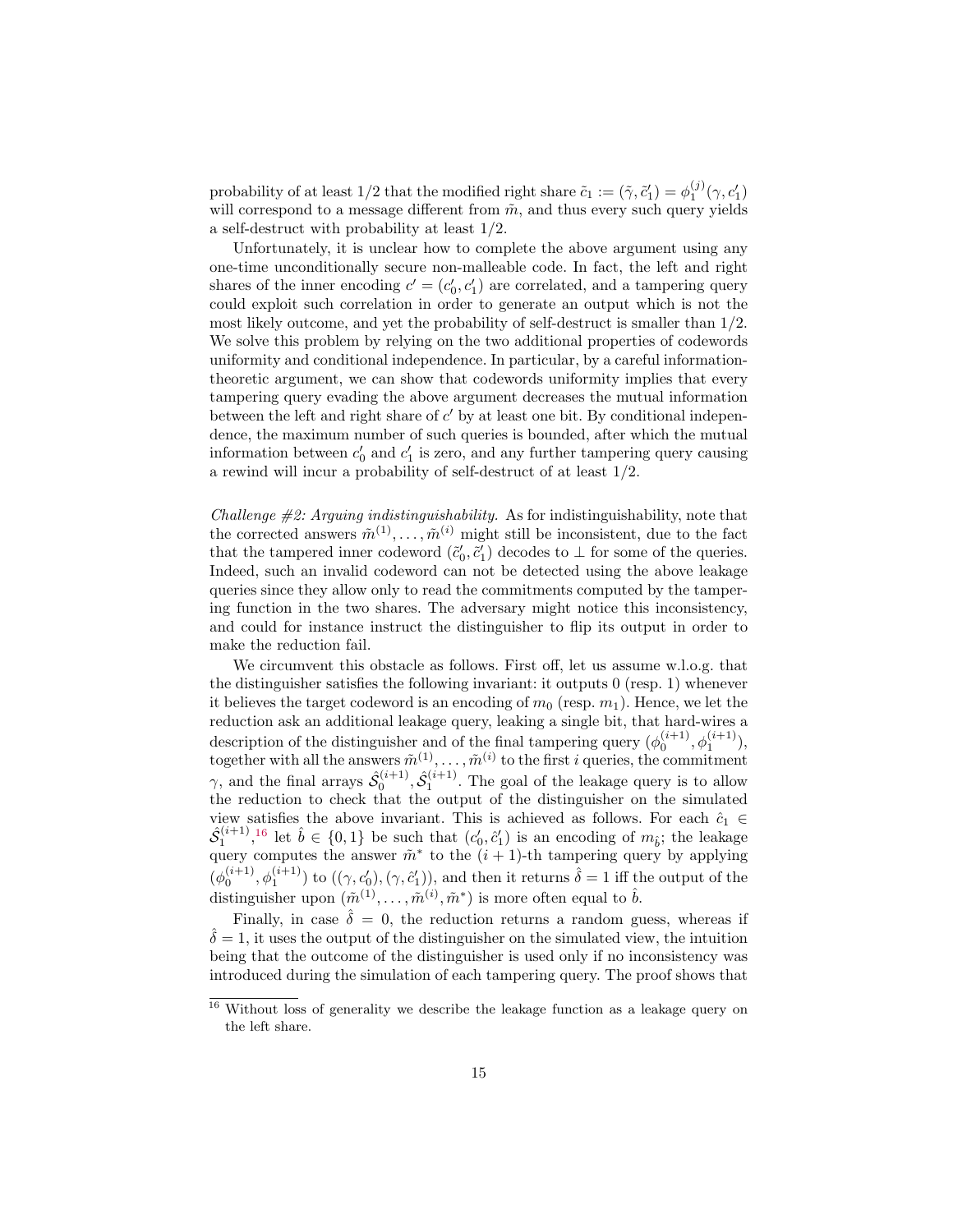this allows us to keep the non-negligible advantage of the distinguisher, thus contradicting one-time unconditional non-malleability of the code  $\Pi'$ .

#### 2.4 Second Step

In a second step we show that  $\mathbf{H}(0, q) \approx_c \mathbf{H}(1, q)$ , down to the hiding property of the commitment scheme. This step is significantly easier, because in both experiments  $\mathbf{H}(0, q)$  and  $\mathbf{H}(1, q)$  the input of the commitment and of the inner encoding algorithm are completely independent. Hence, in the reduction we can embed a target commitment  $\gamma$  (which is either a commitment to  $m_0$  or a commitment to  $m_1$ ) and complete the codeword by sampling a fresh encoding  $(c'_0, c'_1)$ of a random value  $s' \in \{0,1\}^{k+\rho}$ . This way, we can easily turn a distinguisher between the two hybrids into an adversary breaking the hiding property of the commitment scheme.

Note that in this case the reduction can perfectly simulate the view of the distinguisher, as it has a perfectly distributed target codeword (either w.r.t.  $H(0, q)$  or w.r.t.  $H(1, q)$  "in its hands."

## <span id="page-15-0"></span>3 Preliminaries

## 3.1 Notation

For a string x, we denote its length by |x|; if X is a set, |X| represents the number of elements in X. When x is chosen randomly in X, we write  $x \leftarrow^* X$ . When A is a randomized algorithm, we write  $y \leftarrow A(x)$  to denote a run of A on input x and output y; in this case, the value y is a random variable and  $A(x; r)$ denotes a run of A on input  $x$  and randomness  $r$ . An algorithm A is *probabilistic* polynomial-time (PPT) if A is randomized and for any input  $x, r \in \{0, 1\}^*$  the computation of  $A(x; r)$  terminates in at most poly $(|x|)$  steps.

We denote with  $\lambda \in \mathbb{N}$  the security parameter. A function  $\nu : \mathbb{N} \to [0,1]$  is negligible in the security parameter (or simply negligible) if it vanishes faster than the inverse of any polynomial in  $\lambda$ , i.e.  $\nu(\lambda) = \lambda^{-\omega(1)}$ . We sometimes write  $negl(\lambda)$  (resp., poly $(\lambda)$ ) to denote all negligiblic functions (resp., polynomial functions) in the security parameter. All algorithms are implicitly assumed to take the security parameter as input.

For a random variable **X**, we write  $\mathbb{P}[\mathbf{X} = x]$  for the probability that **X** takes on a particular value  $x \in \mathcal{X}$  (with  $\mathcal{X}$  the set where **X** is defined). The statistical distance between two random variables **X** and **X**' defined over the same set  $\mathcal{X}$  is defined as  $\Delta(\mathbf{X}; \mathbf{X}') = \frac{1}{2} \sum_{x \in \mathcal{X}} |\mathbb{P}[\mathbf{X} = x] - \mathbb{P}[\mathbf{X}' = x]|$ . The mutual information between  $X$  and  $Y$  is a measure of their mutual dependence, and it is defined as  $\mathbb{I}(\mathbf{X}; \mathbf{Y}) = \mathbb{H}(\mathbf{X}) - \mathbb{H}(\mathbf{X}|\mathbf{Y})$ , where  $\mathbb{H}(\cdot)$  denotes the Shannon's entropy.

Given two ensembles of random variables  $\mathbf{X} = {\mathbf{X}_{\lambda}}_{\lambda \in \mathbb{N}}$  and  $\mathbf{Y} = {\mathbf{Y}_{\lambda}}_{\lambda \in \mathbb{N}}$ , we write  $X \equiv Y$  to denote that the two ensembles are identically distributed,  $\mathbf{X} \approx_s \mathbf{Y}$  to denote that the two ensembles are statistically close (i.e.,  $\Delta(\mathbf{X}_\lambda; \mathbf{Y}_\lambda)$ )  $\in$  negl( $\lambda$ )), and  $\mathbf{X} \approx_c \mathbf{Y}$  to denote that the two ensembles are computationally indistinguishable (i.e.,  $\mathbb{P}[D(\mathbf{X}_{\lambda})=1]-\mathbb{P}[D(\mathbf{Y}_{\lambda})=1] \in \text{negl}(\lambda)$  for all PPT distinguishers D).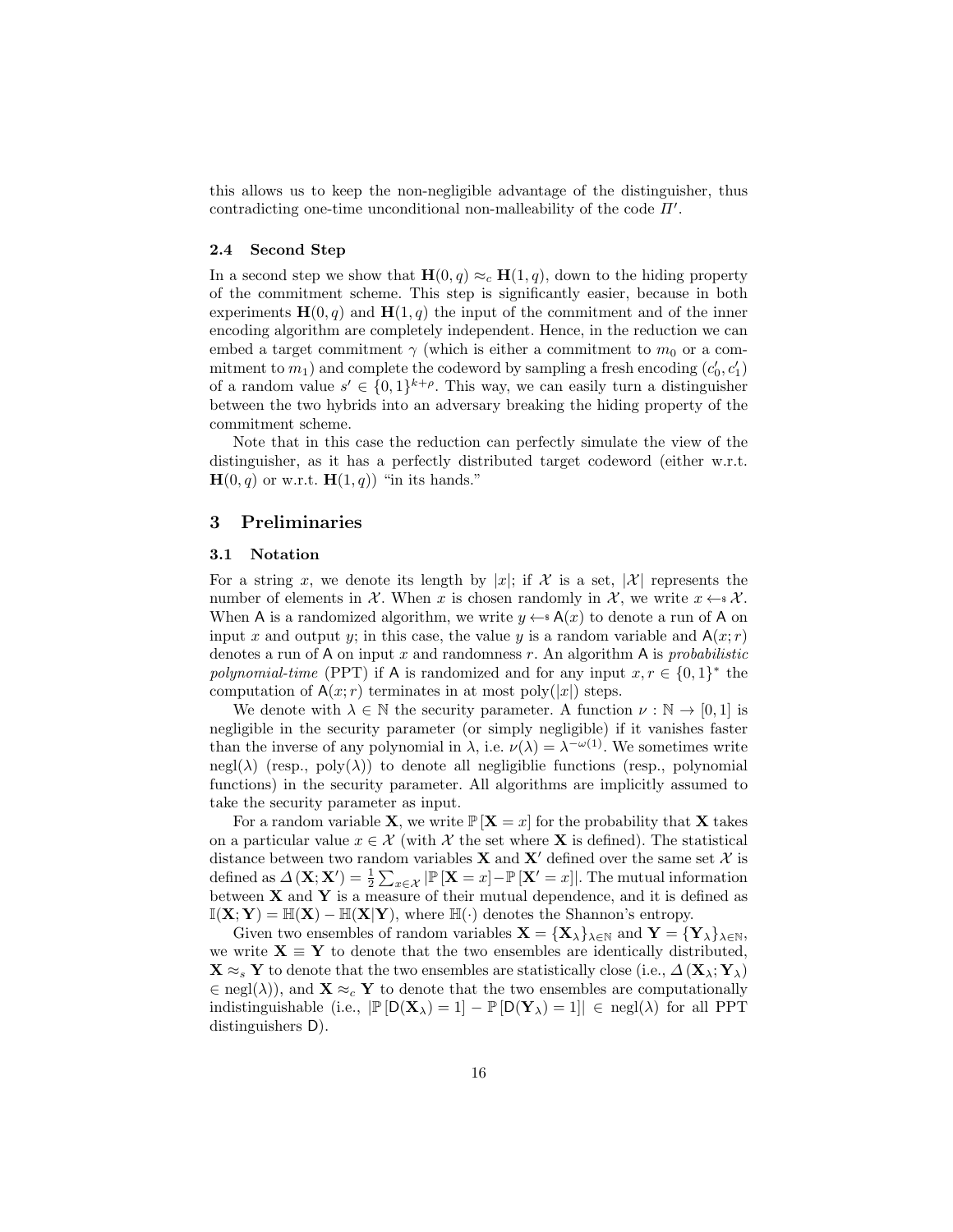#### <span id="page-16-1"></span>3.2 Non-Malleable Codes

Introduced by Dziembowski, Pietrzak, and Wichs [\[27\]](#page-29-0), non-malleable codes allow to encode a message in such a way that the decoding of a tampered codeword (according to a restricted class of modifications) either yields the original message or an unrelated value.

**Definition 1** (Encoding scheme). A  $(k, n)$ -code  $\Pi =$  (Enc. Dec) consists of a pair of algorithms specified as follows: (i) The (randomized) encoding algorithm Enc takes as input a string  $s \in \{0,1\}^k$  and returns a codeword  $c \in \{0,1\}^n$ ; (ii) The (deterministic) decoding algorithm Dec takes as input a codeword  $c \in \{0,1\}^n$ and outputs a value in  $\{0,1\}^k \cup \{\perp\}$ , where  $\perp$  denotes an invalid codeword. A codeword  $c \in \{0,1\}^n$  such that  $\mathsf{Dec}(c) \neq \bot$  is called a valid codeword.

The code  $\Pi$  satisfies correctness if, for all  $s \in \{0,1\}^k$ , we have that  $\mathsf{Dec}(\mathsf{Enc}(s))$  $= s$  with overwhelming probability over the randomness of the encoding algorithm.

Standard non-malleability, as defined in [\[27\]](#page-29-0), allows an adversary to maul a target encoding only once. Continuous non-malleability [\[30\]](#page-29-4) extends the basic non-malleability requirement by allowing the adversary to tamper multiple times, where tampering might either be non-persistent (i.e., the adversary always mauls the *same* target encoding) or persistent (i.e., the current tampering function is applied to the encoding resulting from the previous mauling attempt). Throughout this paper, we always assume that tampering is nonpersistent (which is the more challenging scenario).

Split-state model. Below we recall the definition of continuous non-malleability in the so-called *split-state model*. Here a codeword  $c \in \{0,1\}^{2n}$  consists of two *shares*  $c_0 \in \{0,1\}^n$  and  $c_1 \in \{0,1\}^n$ .<sup>[17](#page-16-0)</sup> We call such codes *split-state*  $(k, 2n)$ -codes. In the split-state model, the tampering functions  $\phi: \{0,1\}^{2n} \to \{0,1\}^{2n}$  can be described as pairs  $\phi := (\phi_0, \phi_1)$  of functions with  $\phi_0, \phi_1 : \{0, 1\}^n \to \{0, 1\}^n$ . Tampering function  $\phi$ , when applied to codeword c modifies it into  $\tilde{c} := \phi(c)$ defined as

$$
\tilde{c} := (\phi_0(c_0), \phi_1(c_1)).
$$

To define the notion of continuous non-malleability, we introduce experiment **Tamper**<sup> $\prod_{s_0, s_1}$  that is parameterized by a split-state code  $\Pi$ , by a PPT adversary</sup> A, and by two messages  $s_0$  and  $s_1$ , and takes as inputs the security parameter  $\lambda$ , a bit b, and a value  $q \in \mathbb{N}$ . In this experiment the adversary has access to two leakage oracles  $\mathcal{O}^{\ell}$ , and one tampering oracle  $\mathcal{O}_{\text{cnm}}$ .

**Definition 2 (Leakage oracle).** A leakage oracle  $\mathcal{O}^{\ell}$  is a stateful oracle that maintains a counter  $ct$  that is initially set to 0. When  $\mathcal{O}^{\ell}$  is invoked for a string c and a leakage function  $\psi$ , value  $\psi(c)$  is computed, its length is added to  $ct$  and if  $ct \leq \ell$  then  $\psi(c)$  is returned; otherwise,  $\bot$  is returned.

<span id="page-16-0"></span><sup>&</sup>lt;sup>17</sup> More generally, the encoding might not be symmetric in which case  $c_0 \in \{0,1\}^{n_0}$ and  $c_1 \in \{0,1\}^{n_1}$ , for arbitrary values  $n_0, n_1 \in \mathbb{N}$  such that  $n_0 + n_1 = n$ ; while this generalization is immediate, it is not needed in this paper.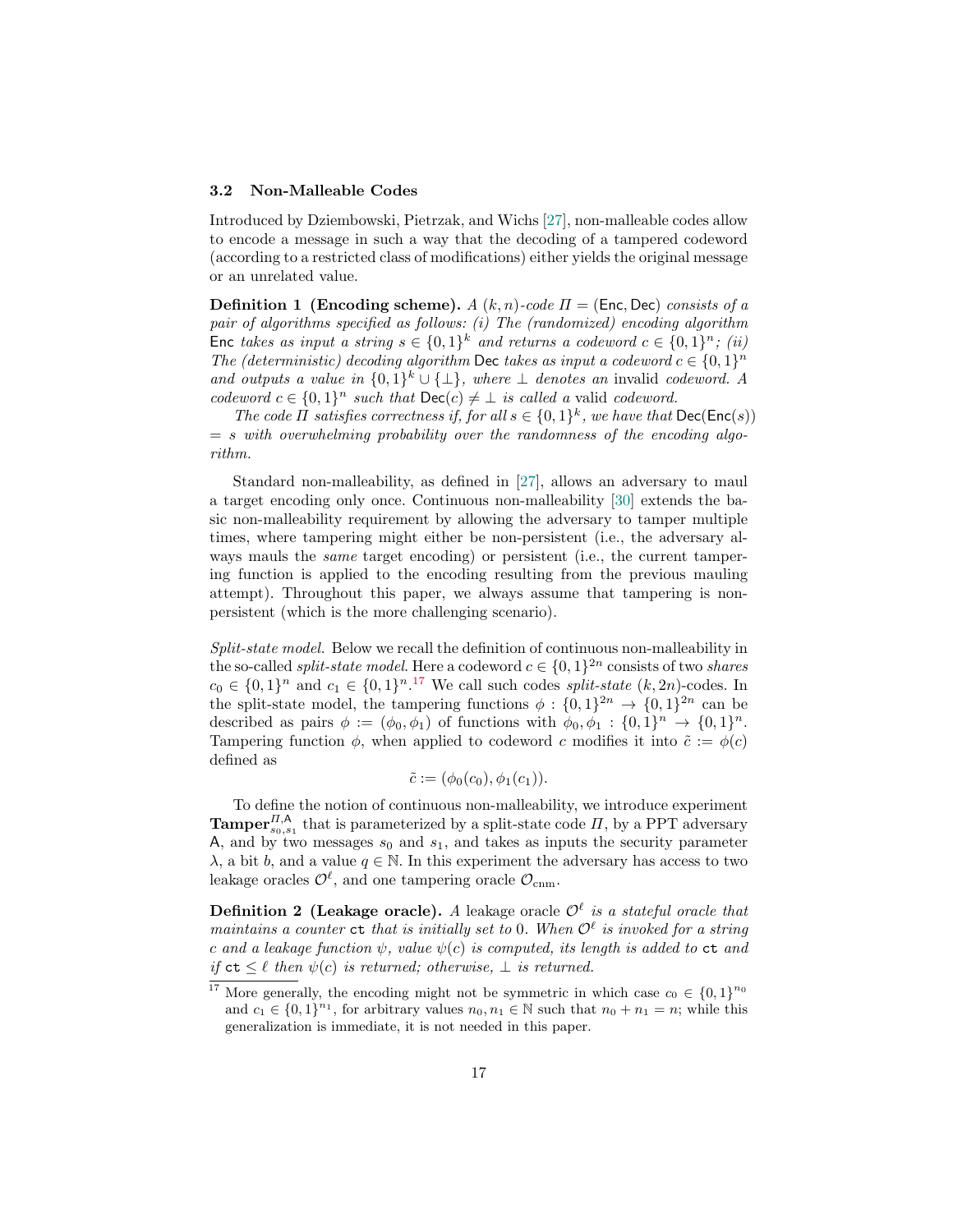**Definition 3 (Tampering oracle).** A tampering oracle  $\mathcal{O}^{s_0,s_1}_{\text{cnm}}$  is a stateful oracle (implicitly) parameterized by a split-state code  $\Pi = (\text{Enc}, \text{Dec})$  and two strings  $s_0$  and  $s_1$ , with state st initialized to  $st =$  Active. The oracle takes as input a codeword  $c = (c_0, c_1)$  and a split-state tampering function  $\phi = (\phi_0, \phi_1)$ and its output is defined as follows.

Oracle  $\mathcal{O}^{s_0,s_1}_{\text{cnm}}((c_0,c_1),(\phi_0,\phi_1))$ :  $\overline{\mathit{If}}$  state = Self<code>Destruct</code>, re $\overline{\mathit{turn}} \perp$ Let  $(\tilde{c}_0, \tilde{c}_1) := (\phi_0(c_0), \phi_1(c_1))$ If  $\tilde{s} = \textsf{Dec}(\tilde{c}_0, \tilde{c}_1) \in \{s_0, s_1\}$ , return same\* If  $\mathsf{Dec}(\tilde{c}_0,\tilde{c}_1)=\bot$ , set state = SelfDestruct and return  $\bot$  $Else, return \tilde{s}$ 

<span id="page-17-1"></span>**Definition 4 (Continuous non-malleability).** Let  $\Pi = (\text{Enc}, \text{Dec})$  be a splitstate  $(k, 2n)$ -code. We say that  $\Pi$  is  $\ell$ -leakage-resilient q-time non-malleable in the split-state model if for all  $s_0, s_1 \in \{0,1\}^k$  and for all PPT adversaries A asking at most q tampering queries, we have that

<span id="page-17-0"></span>
$$
\left\{\mathbf{Tamper}_{s_0,s_1}^{H,\mathsf{A}}(\lambda,0,q)\right\}_{\lambda\in\mathbb{N}}\approx_c\left\{\mathbf{Tamper}_{s_0,s_1}^{H,\mathsf{A}}(\lambda,1,q)\right\}_{\lambda\in\mathbb{N}},\tag{1}
$$

where, for  $b \in \{0, 1\}$ ,

$$
\mathbf{Tamper}_{s_0,s_1}^{II,\mathsf{A}}(\lambda,b,q):=\left\{\begin{matrix}(c_0,c_1)\mathop{\leftrightarrow}\limits_{\mathsf{s}}\mathsf{Enc}(s_b);\\out_\mathsf{A}\mathop{\leftarrow}\limits_{\mathsf{A}}\mathcal{O}^{\ell}(c_0,\cdot),\mathcal{O}^{\ell}(c_1,\cdot),\mathcal{O}^{s_0,s_1}_{\text{cnm}}((c_0,c_1),(\cdot,\cdot))}(1^\lambda)\end{matrix}\right\}.
$$

Without loss of generality, we can assume that the value  $out_A$  consists of the adversary's view. In case Eq. [\(1\)](#page-17-0) only holds for  $q = 1$ , we write that the encoding scheme is one-time non-malleable, whereas if Eq. [\(1\)](#page-17-0) holds for an arbitrary polynomial  $q(\cdot)$ , we say that encoding scheme is *continuously* non-malleable; it is also worth noting that for  $q = 0$  (i.e., no tampering allowed) the above notion collapses to the definition of leakage-resilient codes [\[23\]](#page-28-20), which have turned useful in several constructions o non-malleable codes [\[30,](#page-29-4)[32\]](#page-29-6). Also note that we can cast information-theoretic security by simply requiring that Eq. [\(1\)](#page-17-0) holds for the statistical distance, for all possibly unbounded distinguishers, where now also the tampering functions  $\phi$  specified by the adversary, as well as the leakage functions  $\psi$ , need not be polynomial-time computable.

As explained in the introduction, our definition of continuous non-malleability is strictly weaker than the one originally considered in [\[30\]](#page-29-4) (and afterwards also in [\[32,](#page-29-6)[36\]](#page-29-7)), in that the adversary at the end of each tampering query only obtains the decoding of the tampered codeword (unless this happens to be equal to one of  $s_0, s_1$ , and not the tampered codeword itself (as long as  $\tilde{c} \neq c$  is valid). We further observe that (continuous) non-malleability can also be stated through the existence of an efficient simulator, however the two formulations are equivalent for messages of super-polynomial size [\[27\]](#page-29-0). (This fact was proven for the case of one-time non-malleability, but it holds more generally for the case of continuous non-malleability and when considering leakage.)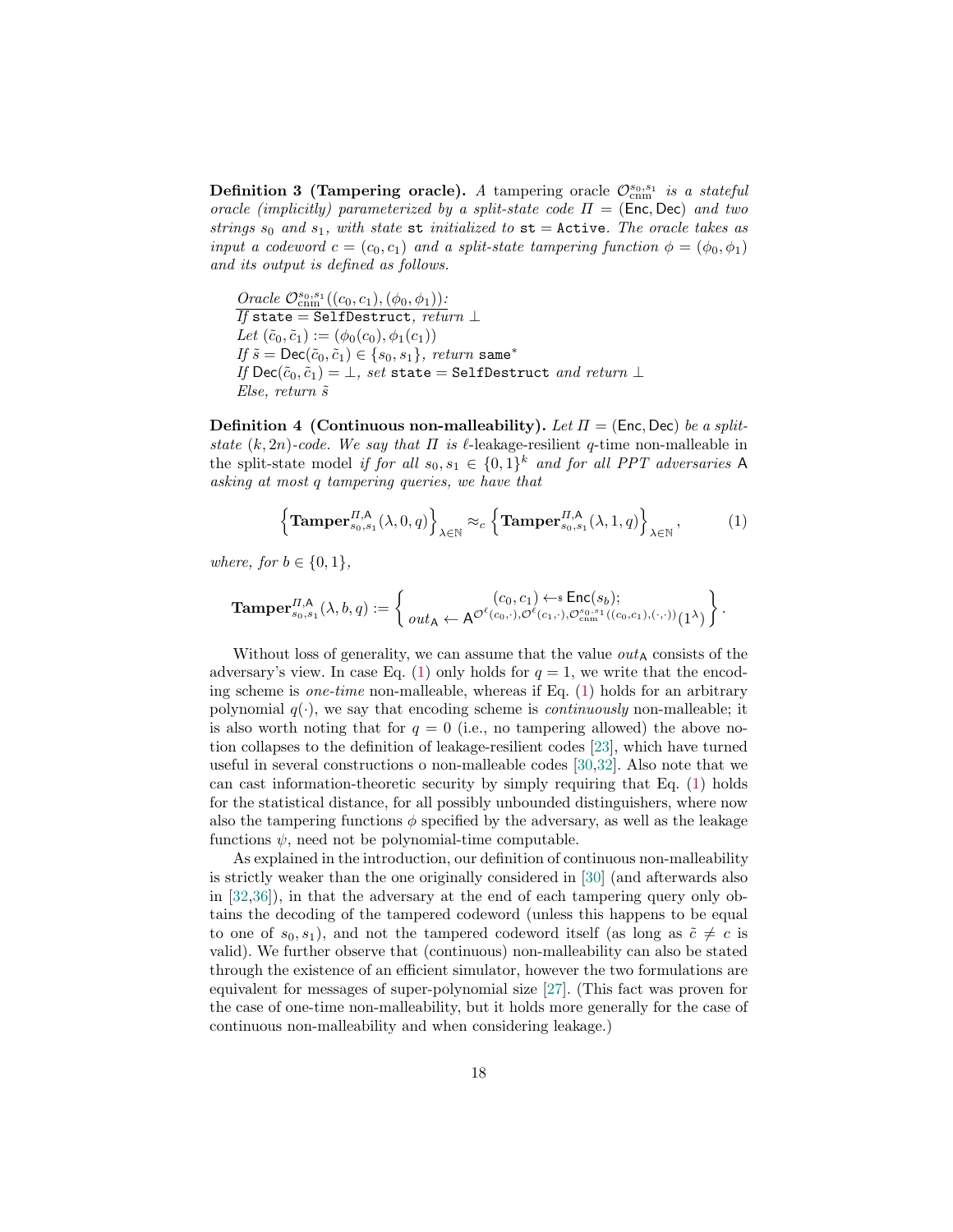Message uniqueness. As shown in [\[30\]](#page-29-4) continuous non-malleability in the splitstate model is impossible to achieve in the information-theoretic setting.[18](#page-18-0) In the computational setting, in order to be continuously non-malleable, a split-state code must<sup>[19](#page-18-1)</sup> satisfy a special property called *message uniqueness*. Informally, message uniqueness says that it should be hard to fix one part of an encoding, say  $c_0 \in \{0,1\}^n$ , and compute two *distinct* other parts  $c_1, \bar{c}_1 \in \{0,1\}^n$  such that both  $(c_0, c_1)$  and  $(c_0, \bar{c}_1)$  are valid encodings of two different messages.

**Definition 5** (Message uniqueness). Let  $\Pi$  = (Enc, Dec) be a split-state code. We say that  $\Pi$  satisfies perfect message uniqueness if, for all  $\beta \in \{0,1\}$ , there do not exist values  $(c_{\beta}, c_{1-\beta}, \bar{c}_{1-\beta})$  such that  $c_{1-\beta} \neq \bar{c}_{1-\beta}$  and, at the same time,

$$
\bot \neq \mathsf{Dec}(c_{\beta}, c_{1-\beta}) \neq \mathsf{Dec}(c_{\beta}, \bar{c}_{1-\beta}) \neq \bot.
$$

Remark 1 (On perfect uniqueness). One could define a computational or statistical variant of the uniqueness property, where tuples of values violating message uniqueness exist but are hard to find. We note, however, that in the plain model assuming perfect message uniqueness is w.l.o.g. In fact, if a tuple  $(c<sub>β</sub>, c<sub>1−β</sub>, \bar{c}<sub>1−β</sub>)$ violating message uniqueness exists (i.e., uniqueness is not perfect), we can always consider the specific PPT adversary that has such a tuple hard-wired in its code (and that thus contradicts computational and statistical message uniqueness).

Remark 2 (On message versus codeword uniqueness). An even stronger flavor of uniqueness, not needed in this paper and known as codeword uniqueness, requires that, for all  $\beta \in \{0,1\}$ , there do not exist values  $(c_{\beta}, c_{1-\beta}, \bar{c}_{1-\beta})$  such that  $c_{1-\beta} \neq \bar{c}_{1-\beta}$  and, at the same time,  $\text{Dec}(c_{\beta}, c_{1-\beta}) \neq \bot$  and  $\text{Dec}(c_{\beta}, \bar{c}_{1-\beta}) \neq \bot$ , but eventually  $\text{Dec}(c_{\beta}, c_{1-\beta}) = \text{Dec}(c_{\beta}, \bar{c}_{1-\beta})$ . Codeword uniqueness is a strictly stronger property than message uniqueness, and is known to be necessary for achieving the stronger flavor of continuous super non-malleability [\[30\]](#page-29-4).

#### <span id="page-18-2"></span>3.3 Non-Interactive Commitments

A non-interactive commitment scheme is a randomized efficient algorithm Commit taking as input a message  $m \in \mathcal{M}$  and random coins  $r \in \mathcal{R}$ , and outputting a commitment  $\gamma \in \Gamma$ . A decommitment of  $\gamma$  consists simply of revealing m and r. The sets  $\mathcal{M}, \mathcal{R}$  and  $\Gamma$  are called (respectively) the message space, the randomness space, and the commitment space. A commitment scheme satisfies two properties called hiding and binding. We recall such properties below.

The binding property says that it is hard to open a given commitment  $\gamma \in \Gamma$ in two different ways. Exactly as for the case of uniqueness, the assumption of perfect binding is w.l.o.g. in the plain model.

<span id="page-18-0"></span> $\frac{18}{18}$  Information-theoretic security is, instead, possible in other settings, such as bit-wise independent tampering [\[20](#page-28-8)[,19\]](#page-28-9), constant-state tampering [\[5\]](#page-28-11), and split-state persistent tampering [\[7\]](#page-28-5).

<span id="page-18-1"></span><sup>&</sup>lt;sup>[1](#page-1-1)9</sup> Otherwise a generic attack is possible; see  $\S1$  for an informal description.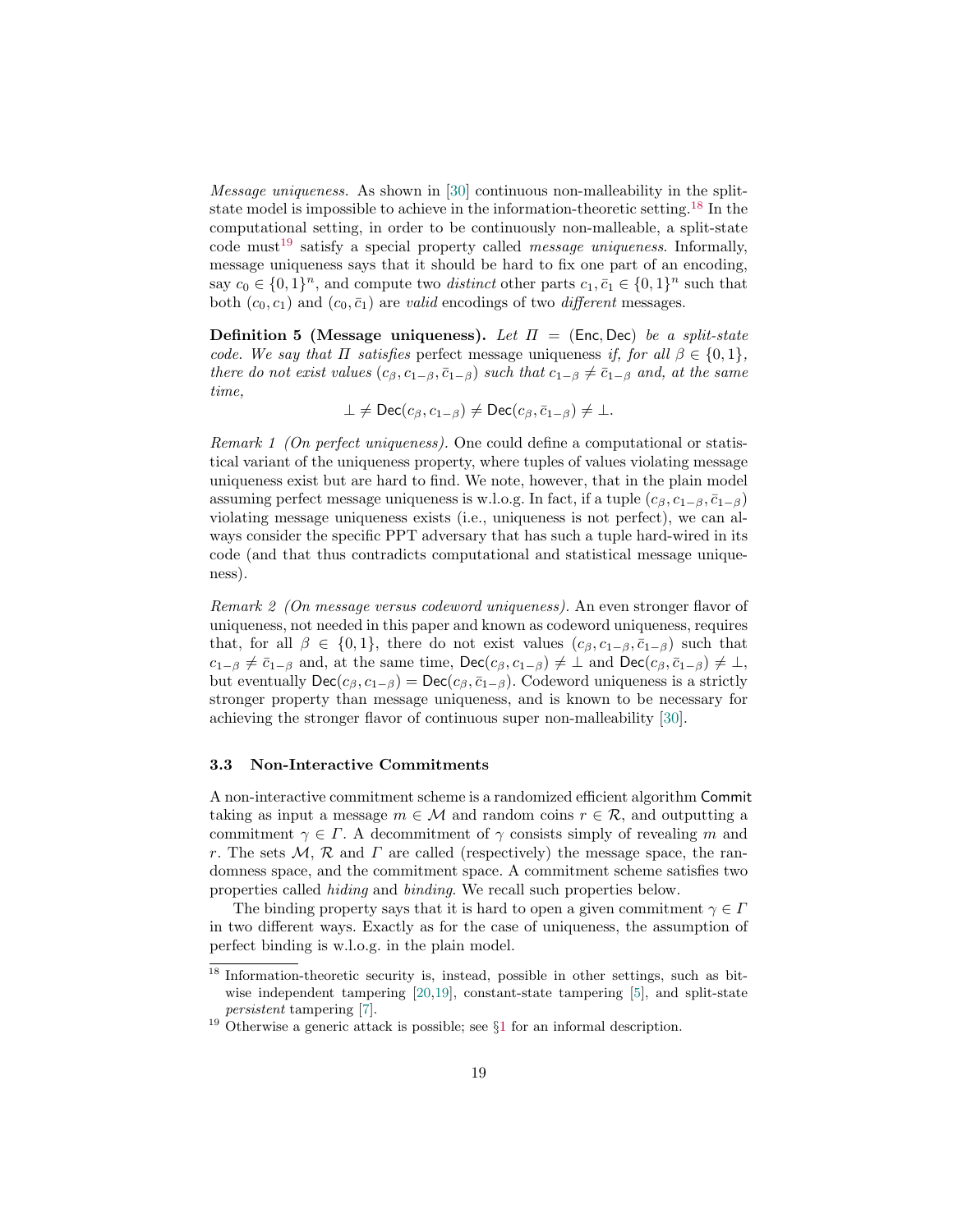Definition 6 (Binding). We say that a non-interactive commitment Commit is perfectly binding if there do not exist pairs  $(m_0, r_0), (m_1, r_1)$  such that  $m_0 \neq m_1$ and, at the same time, Commit $(m_0; r_0)$  = Commit $(m_1; r_1)$ .

The hiding property says that for any pair of messages  $m_0, m_1$  it is hard to tell whether a given commitment  $\gamma$  is for  $m_0$  or for  $m_1$ .

**Definition 7 (Hiding).** We say that a non-interactive commitment Commit is computationally hiding if for all messages  $m_0, m_1 \in \mathcal{M}$  the following holds:

$$
\left\{\gamma: \ \gamma \leftarrow \text{SCommit}(1^\lambda, m_0)\right\}_{\lambda \in \mathbb{N}} \approx_c \left\{\gamma: \ \gamma \leftarrow \text{SCommit}(1^\lambda, m_1)\right\}_{\lambda \in \mathbb{N}}.
$$

# <span id="page-19-0"></span>4 Code Construction

In this section we present a construction of a split-state code that achieves continuous non-malleability. The scheme is in the plain model, and can be based on any (possibly malleable) non-interactive commitment scheme (cf. §[3.3\)](#page-18-2), and on an information-theoretic one-time non-malleable and leakage-resilient splitstate code (cf. §[3.2\)](#page-16-1) satisfying a few additional properties (see below).

Note that the first assumption is necessary, meaning that a continuously nonmalleable code in the split-state model implies a non-interactive commitment scheme. In fact, recall that any continuously non-malleable code must satisfy message uniqueness. Given a non-malleable split-state code  $\Pi = (Enc, Dec)$  with message uniqueness, consider the non-interactive commitment scheme where, in order to commit to message  $m$ , the committer computes a split-state encoding  $(c_0, c_1)$  of m using algorithm Enc. The left part  $c_0$  constitutes the commitment, and the right part  $c_1$  is the decommitment. The receiver verifies that  $c_1$  is the correct opening of  $c_0$  as m, by running Dec on input  $(c_0, c_1)$  and verifying that the output is indeed m. Binding follows by the fact that  $\Pi$  satisfies message uniqueness, and hiding follows by the non-malleability of  $\Pi$ .

#### 4.1 Additional Properties

For our construction, we will rely on a split-state code meeting two non-standard requirements that we formally define below. The first property intuitively says that, for any message, the encoder outputs codewords that are uniformly random over some subset of all possible codewords.

**Definition 8 (Codewords uniformity).** Let  $\Pi = (\text{Enc}, \text{Dec})$  be a split-state  $(k, 2n)$ -code, and denote by  $C = (C_0, C_1)$  the random variable corresponding to the output of the encoding algorithm upon input some value  $s \in \{0,1\}^k$ . We say that  $\Pi$  satisfies codewords uniformity if, for all values  $s \in \{0,1\}^k$ , we have that each of  $C_0$  and  $C_1$  in isolation is uniform, respectively, over subsets  $C_0 \subseteq \{0,1\}^n$ and  $C_1 \subseteq \{0,1\}^n$ , whereas  $(C_0, C_1)$  is uniformly distributed over some subset  $\overline{\mathcal{C}}:=\overline{\mathcal{C}}_0\times\overline{\mathcal{C}}_1\subset\mathcal{C}_0\times\mathcal{C}_1.$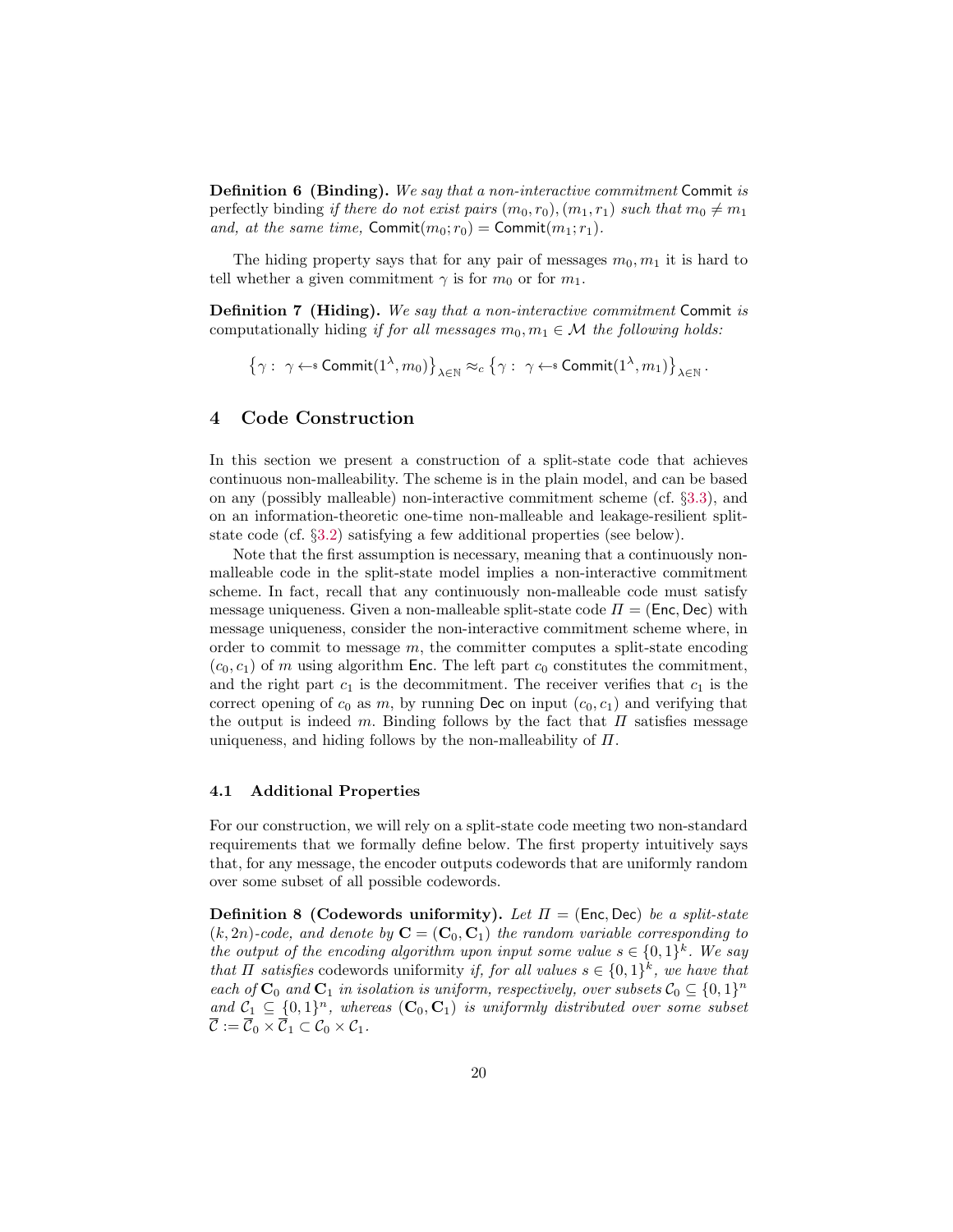<span id="page-20-0"></span>Let Commit be a non-interactive commitment scheme with message space  $\mathcal{M}$  :=  ${0,1}^k$ , randomness space  $\mathcal{R} := \{0,1\}^{\rho}$ , and commitment space  $\Gamma \subseteq \{0,1\}^{\ell}$ . Let  $\Pi' = (Enc', Dec')$  be a split-state  $(k + \rho, 2n')$ -code. Define the following split-state  $(k, 2n)$ -code, where  $n := n' + \ell$ .

**Encoding:** Upon input a value  $m \in \{0,1\}^k$ , sample random coins  $r \leftarrow \{0,1\}^{\rho}$  and compute  $\gamma := \text{Commit}(m; r)$  and  $(c'_0, c'_1) \leftarrow \text{Enc}(m||r)$ . Return the codeword  $c =$  $(c_0, c_1) := ((\gamma, c'_0), (\gamma, c'_1)).$ **Decoding:** Upon input a codeword  $c \in \{0,1\}^{2n}$ , parse  $c := (c_0, c_1) :=$  $((\gamma_0, c'_0), (\gamma_1, c'_1))$ . Hence, proceed as follows: (a) If  $\gamma_0 \neq \gamma_1$ , return  $\bot$ ; else, let  $\gamma = \gamma_0 = \gamma_1$ . (b) Run  $s = \text{Dec}'(c'_0, c'_1)$ ; if  $s = \perp$  return  $\perp$ . (c) Parse  $s := m||r$ ; if  $\gamma = \text{Commit}(m; r)$  return m, else return  $\bot$ .

Fig. 1: Description of our code.

The second property captures the fact that, for any message, the distribution of the left and right share of a codeword have limited dependence (in terms of their mutual information).

**Definition 9 (Conditional independence).** Let  $\Pi = (\text{Enc, Dec})$  be a splitstate  $(k, 2n)$ -code, and denote by  $\mathbf{C} = (\mathbf{C}_0, \mathbf{C}_1)$  the random variable corresponding to the output of the encoding algorithm upon input some value  $s \in \{0,1\}^k$ . We say that  $\Pi$  satisfies  $\alpha$ -conditional independence if, for all values  $s \in \{0,1\}^k$ , we have that  $\mathbb{I}(\mathbf{C}_0;\mathbf{C}_1) \leq \alpha$ .

#### 4.2 Theorem Statement

Consider the split-state  $(k, 2n)$ -code  $\Pi = (Enc, Dec)$  depicted in Fig. [1,](#page-20-0) based on a non-interactive commitment scheme Commit with message space  $\mathcal{M} := \{0,1\}^k$ , randomness space  $\mathcal{R} := \{0,1\}^{\rho}$  and commitment space  $\Gamma \subseteq \{0,1\}^{\ell}$ , and on an auxiliary split-state  $(k+\rho, 2n')$ -code  $\Pi' = (\text{Enc}', \text{Dec}')$ . The properties we require from each building block are directly stated in Theorem [3](#page-20-1) below.

Intuitively, the encoding algorithm Enc constructs a commitment  $\gamma \in \{0,1\}^{\ell}$ of the message  $m \in \{0,1\}^k$  using randomness  $r \in \{0,1\}^{\rho}$ . Then it encodes the string  $m||r$  via Enc', obtaining  $(c'_0, c'_1)$ . Finally, it outputs the split-state encoding  $((\gamma, c'_0), (\gamma, c'_1)).$ 

<span id="page-20-1"></span>Theorem 3 (Theorem [1,](#page-4-0) restated). Assume that Commit is a non-interactive perfectly binding and computationally hiding commitment scheme, with message space  $\mathcal{M} := \{0,1\}^k$ , randomness space  $\mathcal{R} := \{0,1\}^{\rho}$  and commitment space  $\Gamma \subseteq \{0,1\}^{\ell}$ . Let  $\Pi'$  be a split-state  $(k+\rho,2n')$ -code that is unconditionally  $\ell'$ leakage-resilient one-time non-malleable, for  $\ell' = (2\ell + O(\log \lambda)) \cdot (\alpha + O(\log \lambda)),$ and that additionally satisfies the properties of codewords uniformity and  $\alpha$ conditional independence. Then, the encoding scheme  $\Pi$  described in Fig. [1](#page-20-0) is a split-state  $(k, 2(n'+\ell))$ -code satisfying continuous non-malleability.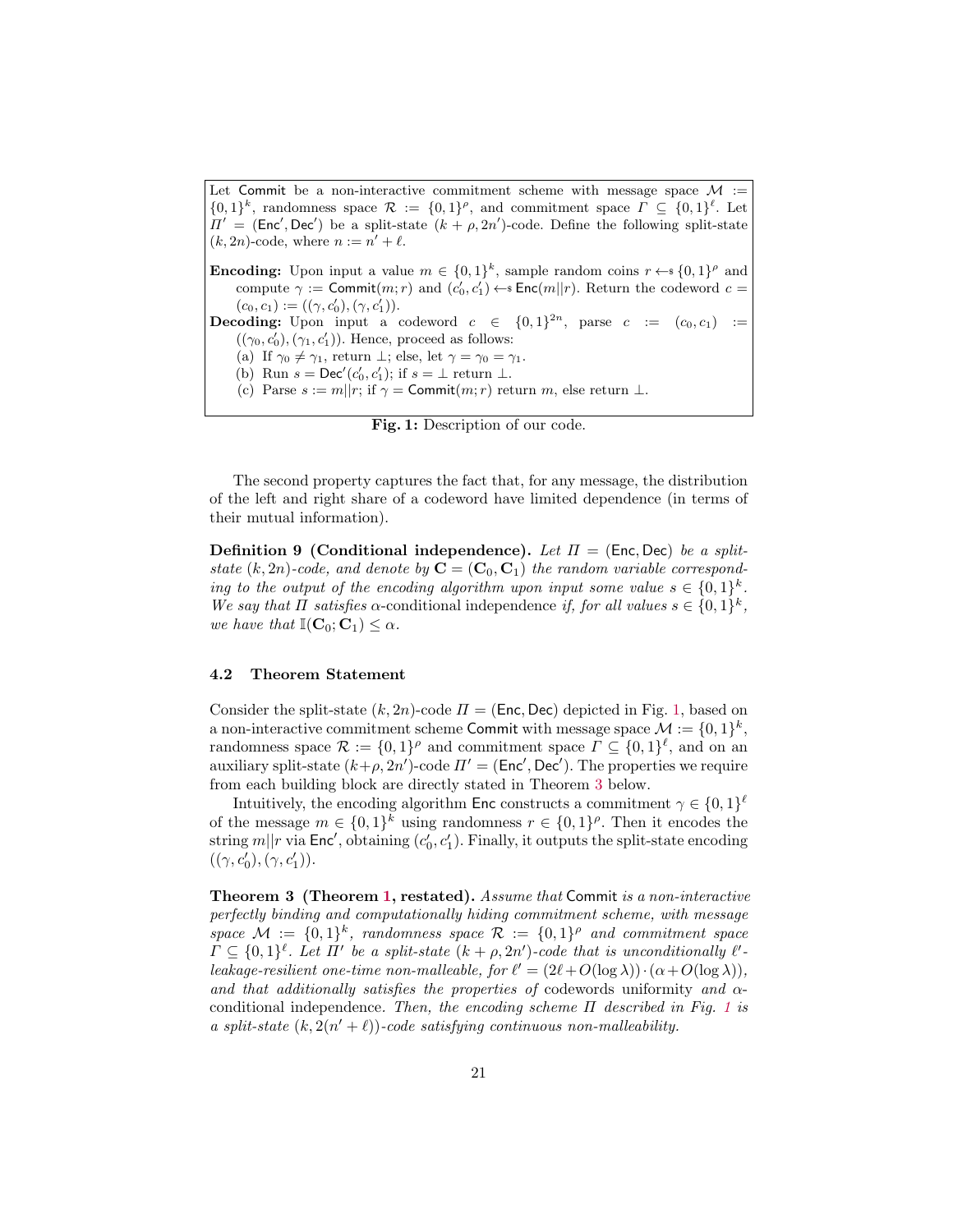Instantiating the scheme. For the commitment scheme we can rely on the stan-dard construction based on one-to-one one-way functions [\[34\]](#page-29-17). If the message  $m$ is k-bit long, the resulting commitment will have  $\ell \in O(k^2)$  bits.

For the underlying non-malleable code we use a scheme constructed in [\[6\]](#page-28-2), which we briefly recall below. Let  $\mathbb F$  be a finite field. The encoder first encodes the underlying message  $m' \in \{0,1\}^k$  using an auxiliary one-time split-state nonmalleable code with unconditional security, obtaining shares  $(c''_0, c''_1) \in [N] \times [N]$ , where [N] is a sparse subset of  $\mathbb F$  with size  $N \ll |\mathbb F|$ . Hence, each share  $c''_0$ ,  $c''_1$ is processed using a slight variant of the inner-product extractor, i.e.  $c_0''$  (resp.  $c''_1$ ) is encoded via two additional shares  $(c''_{0,0}, c''_{0,1}) \in \mathbb{F}^{2t}$  (resp.  $(c''_{1,0}, c''_{1,1}) \in \mathbb{F}^{2t}$ ) such that  $\xi(\langle c''_{0,0}, c''_{0,1}\rangle) = c''_0$  (resp.  $\xi(\langle c''_{1,0}, c''_{1,1}\rangle) = c''_1$ ), where  $\xi : \mathbb{F} \to [N]$  is an arbitrary bijection. The final encoding is then defined to be  $c' = (c'_0, c'_1)$  $((c''_{0,0},c''_{1,0}), (c''_{0,1},c''_{1,1})) \in \mathbb{F}^{2t} \times \mathbb{F}^{2t}.$ 

By plugging in the above construction the split-state non-malleable code of [\[4](#page-28-0)[,1\]](#page-27-0), which has  $\log N \in O(k^7)$ , and choosing statistical error  $\varepsilon := 2^{-k^2}$ , we obtain a leakage-resilient one-time split-state non-malleable code with unconditional security and with leakage parameter  $\ell' \approx k^{14}/12$  (cf. [\[6,](#page-28-2) Corollary 4.2]). It is important to note that the definition of leakage-resilient non-malleability considered in [\[6\]](#page-28-2) is simulation based, and not indistinguishability based as our Definition [4.](#page-17-1) However, the former implies the latter: This was originally proven in [\[27\]](#page-29-0) without considering leakage, but the same statement holds true, with basically the same proof, for the case of leakage, as long as the indistinguishability between the real and simulated experiment holds for the joint distribution of the leakage and the decoding of the tampered codeword. The latter requirement is fulfilled by the construction in [\[6\]](#page-28-2), as the outer layer of their encoding is a split-state leakage-resilient code [\[23\]](#page-28-20).

The above code is also easily seen to satisfy codewords uniformity (as  $c'_0$  and  $c'_1$  are uniform over the entire space of valid codewords when taken in isolation, whereas  $(c'_0, c'_1)$  is jointly uniform over a subset of the space of all valid codewords), and  $\alpha$ -conditional independence, for  $\alpha \in O(k^7)$  (as both  $(c''_{0,0}, c''_{0,1})$  and  $(c''_{1,0}, c''_{1,1})$  are uniform subject to their inner product being, respectively,  $c''_0$  and  $c''_1$ , and moreover  $|c''_0|, |c''_1| \in O(k^7)$ . Hence, the leakage bound in Theorem [3](#page-20-1) is satisfied too, as the required leakage is roughly  $4k^9 + 2k^7 + 2k^2 \ll k^{14}/12$ (neglecting constant and logarithmic terms).

## 4.3 Security Analysis

For simplicity, let us define  $\mathbf{T}_{m_0,m_1}(\lambda, b, q) \equiv \mathbf{Tamper}_{m_0,m_1}^{H,\mathsf{A}}(\lambda, b, q)$ . We need to show that for all messages  $m_0, m_1 \in \{0, 1\}^k$  and for all PPT adversaries A asking  $q(\lambda) \in \text{poly}(\lambda)$  tampering queries, there exists a negligible function  $\nu : \mathbb{N} \to [0, 1]$ such that for all PPT distinguishers D:

$$
|\mathbb{P}\left[\mathsf{D}(\mathbf{T}_{m_0,m_1}(\lambda,0,q)=1]-\mathbb{P}\left[\mathsf{D}(\mathbf{T}_{m_0,m_1}(\lambda,1,q))=1\right]\right|\leq\nu(\lambda).
$$

Message Uniqueness We start by showing that our code meets perfect message uniqueness.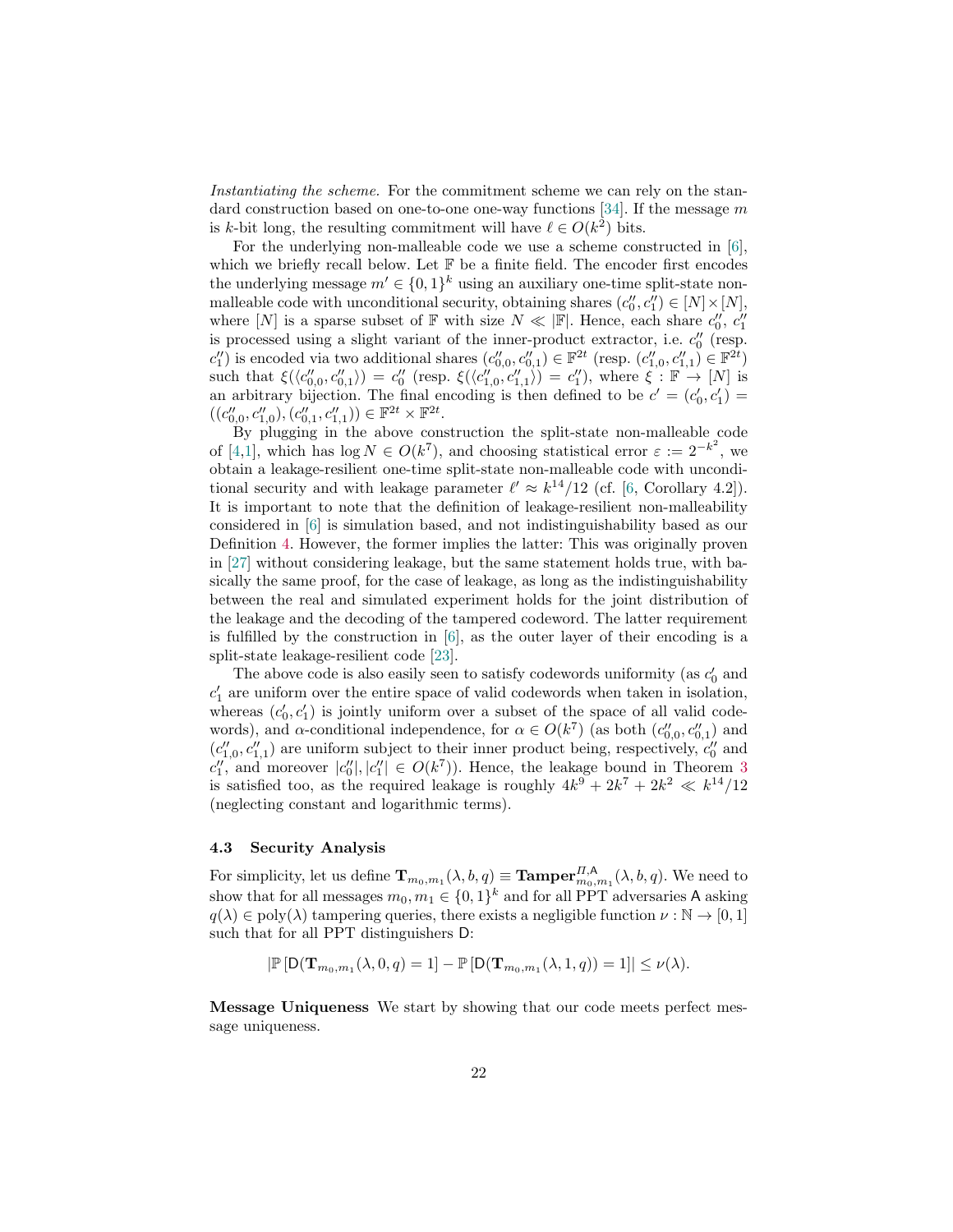## ${\rm \bf Hybrid\,\, H}_{m_0,m_1}(\lambda,b,q)$ :

<span id="page-22-0"></span>The experiment is parametrized by messages  $m_0, m_1 \in \{0,1\}^k$ , security parameter  $\lambda \in \mathbb{N}$ , a secret bit  $b \in \{0,1\}$ , and the number of tampering queries  $q(\lambda) \in \text{poly}(\lambda)$ . It proceeds as follows:

- It first computes  $\gamma := \text{Commit}(m_b; r)$ , for random coins  $r \leftarrow s \{0, 1\}^{\rho}$ , and then it sets  $(c'_0, c'_1) \leftarrow$  Enc'(s') for random  $s' \leftarrow \{0, 1\}^{k+\rho}$ .
- The target encoding is defined to be  $(c_0, c_1) := ((\gamma, c'_0), (\gamma, c'_1)$ .
- Upon input the *i*-th tampering query  $(\phi_0^{(i)}, \phi_1^{(i)})$ , let  $(\tilde{c}_0, \tilde{c}_1) = (\phi_0^{(i)}(c_0), \phi_1^{(i)}(c_1))$ be such that  $\tilde{c}_0 := (\tilde{\gamma}_0, \tilde{c}'_0)$  and  $\tilde{c}_1 := (\tilde{\gamma}_1, \tilde{c}'_1)$ . Thus:
	- (a) If  $\tilde{\gamma}_0 \neq \tilde{\gamma}_1$ , return  $\perp$ ; else let  $\tilde{\gamma} = \tilde{\gamma}_0 = \tilde{\gamma}_1$  and run  $\tilde{s} = \text{Dec}'(\tilde{c}'_0, \tilde{c}'_1)$ .
	- (b) If  $\tilde{s} = \perp$ , return  $\perp$ .
	- (c) If  $\tilde{s} = s'$  return same<sup>\*</sup> in case  $\tilde{\gamma} = \gamma$ , and  $\perp$  otherwise.
	- (d) Else, parse  $\tilde{s} := \tilde{m}||\tilde{r}$ . If  $\tilde{\gamma} \neq \text{Commit}(\tilde{m}; \tilde{r})$ , return  $\perp$ ; othwerwise, return same<sup>\*</sup> if  $\tilde{m} \in \{m_0, m_1\}$ , and else return  $\tilde{m}$ .



#### **Lemma [1](#page-20-0).** The code of Fig. 1 satisfies perfect message uniqueness.

Proof. Since our code is symmetric, it suffices to prove message uniqueness for the case  $\beta = 0$ . Assume there exist values  $(c_0, c_1, \bar{c}_1)$  such that both  $(c_0, c_1)$  and  $(c_0, \bar{c}_1)$  are valid codewords satisfying

$$
\mathsf{Dec}(c_0, c_1) = m_0 \neq m_1 = \mathsf{Dec}(c_0, \bar{c}_1).
$$

Write  $c_0 = (\gamma, c'_0)$ ,  $c_1 = (\gamma, c'_1)$ , and  $\bar{c}_1 = (\bar{\gamma}, \bar{c}'_1)$ . By the fact that  $(c_0, \bar{c}_1)$  is valid, it follows that  $\bar{\gamma} = \gamma$ . Let  $s_0 := m_0 || r_0 = \bar{\mathrm{Dec}}'(c'_0, c'_1)$  and  $s_1 := m_1 || r_1 =$  $\textsf{Dec}'(c'_0, \bar{c}'_1)$  be obtained, respectively, by decoding  $(c'_0, c'_1)$  and  $(c'_0, \bar{c}'_1)$ . Note that both  $s_0$  and  $s_1$  are different from  $\perp$ , as  $(c_0, c_1)$  and  $(c_0, \bar{c}_1)$  are valid codewords.

We conclude that

$$
\mathsf{Commit}(m_0;r_0)=\gamma=\mathsf{Commit}(m_1;r_1)
$$

with  $m_0 \neq m_1$ , which contradicts the fact that Commit is perfectly binding.

**First Hybrid Step** Consider the hybrid experiment  $\mathbf{H}_{m_0,m_1}(\lambda, b, q)$  that is identical to  $\mathbf{T}_{m_0,m_1}(\lambda, b, q)$ , except that we let the auxiliary code (Enc', Dec') encode a random string  $s' \in \{0,1\}^{k+\rho}$  (instead of the string  $m||r$ ). The experiment is described formally in Fig. [2.](#page-22-0)

We will now prove that, as long as the number of tampering queries is polynomial, the above hybrid experiment is statistically close to the original experiment. The proof is by induction on the number of tampering queries  $q(\lambda) \in \text{poly}(\lambda)$ . The lemma below constitutes the induction basis.

**Lemma 2.** For all messages  $m_0, m_1 \in \{0, 1\}^k$ , for all values  $b \in \{0, 1\}$ , and for all unbounded adversaries A, we have that

<span id="page-22-1"></span>
$$
{\{\mathbf{T}_{m_0,m_1}(\lambda,b,1)\}_{\lambda\in\mathbb{N}}\approx_s \{\mathbf{H}_{m_0,m_1}(\lambda,b,1)\}_{\lambda\in\mathbb{N}}}.
$$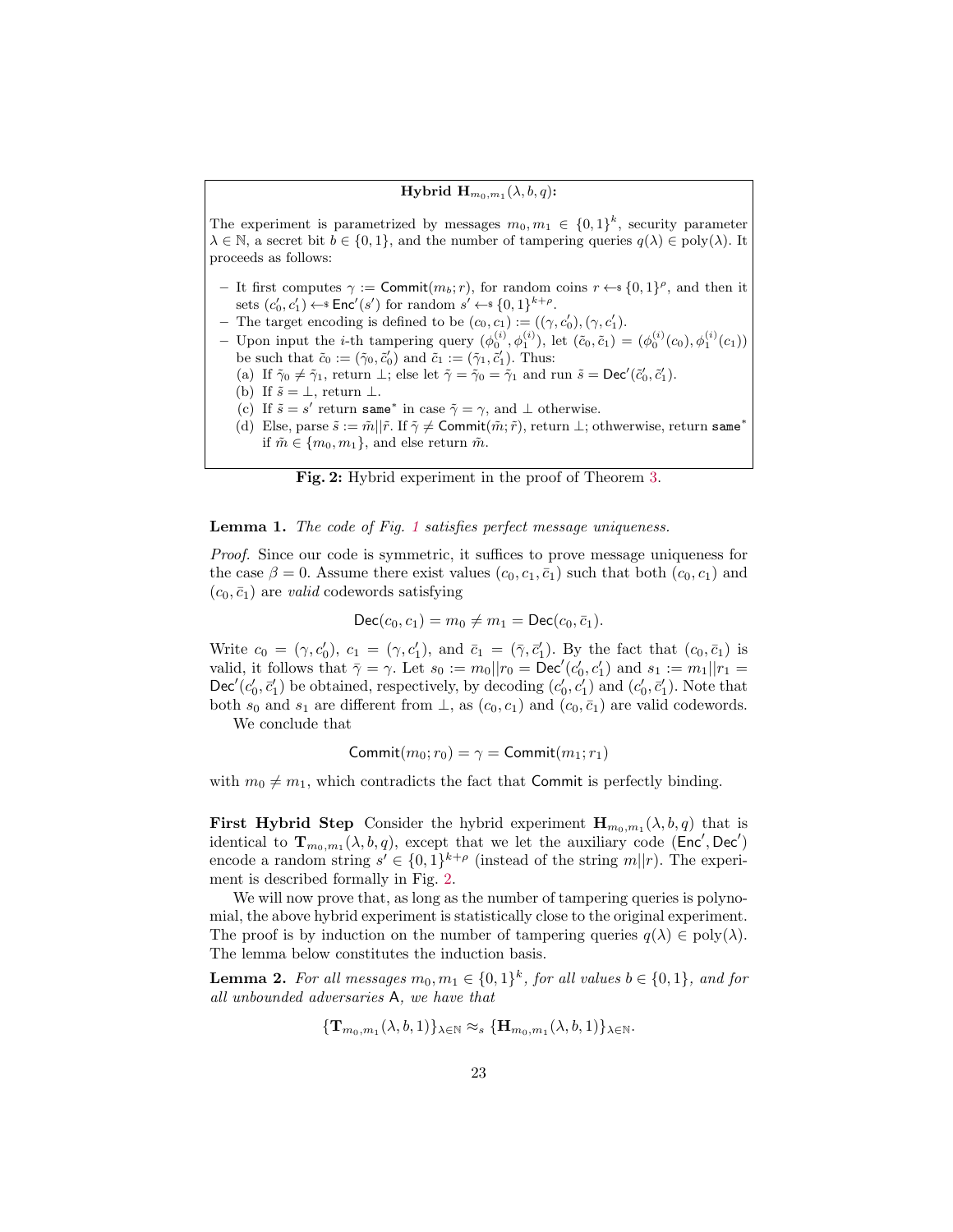*Proof.* We show the proof for the case  $b = 0$ , the proof for the other case being analogous. Assume that there exist a pair of messages  $m_0, m_1 \in \{0, 1\}^k$ , an unbounded adversary A, an unbounded distinguisher D, and a polynomial  $p(\cdot)$ such that, for infinitely many values of  $\lambda \in \mathbb{N}$ , we have

$$
|\mathbb{P}\left[\mathsf{D}(\mathbf{T}_{m_0,m_1}(\lambda,0,1))=1\right]-\mathbb{P}\left[\mathsf{D}(\mathbf{H}_{m_0,m_1}(\lambda,0,1))=1\right]| \geq 1/p(\lambda).
$$

Note that the probabilities in the above equation are taken over the random coin tosses of  $(A, D)$ , over the choice of  $r \leftarrow s \{0, 1\}^{\rho}$  and  $s' \leftarrow s \{0, 1\}^{k+\rho}$ , and over the randomness of algorithm  $Enc'$ . By an averaging argument, this means that there must exist at least two values  $r \in \{0,1\}^{\rho}$  and  $s' \in \{0,1\}^{k+\rho}$  such that the above equation holds when we fix these particular values of  $r$  and  $s'$ . We build an unbounded adversary  $A'$  and an unbounded distinguisher  $D'$  such that

$$
\left| \mathbb{P}\left[D'(\mathbf{T}_{s'_0,s'_1}'(\lambda,0,1)) = 1\right] - \mathbb{P}\left[D'(\mathbf{T}_{s'_0,s'_1}'(\lambda,1,1)) = 1\right] \right| \ge 1/p(\lambda) - \nu(\lambda),
$$

where  $s'_0 := m_0 || r$  and  $s'_1 := s'$ ,  $\nu(\lambda) \in negl(\lambda)$  is a negligible function, and where we wrote  $\mathbf{T}'_{s'_0, s'_1}(\lambda, b, 1)$  as a shorthand for  $\mathbf{Tamper}_{s'_0, s'_1}^{\vec{H}', \vec{A}'}$  $\sum_{s'_0,s'_1}^{H,A} (\lambda, b, 1)$ . This will contradict the one-time unconditional non-malleability of  $(Enc', Dec')$ , and thus will conclude the proof of the lemma.

Let  $c' := (c'_0, c'_1)$  be the target encoding in the tampering experiment relative to (Enc', Dec'). Here, c' is either an encoding of  $s'_0$  or an encoding of  $s'_1$ . Adversary A', on input  $(1^{\lambda}, m_0, s'_0, s'_1)$ , proceeds as follows:

- Parse  $s'_0 := m_0 || r$  and compute  $\gamma := \text{Commit}(m_0; r)$ .
- $-$  Run A(1<sup> $\lambda$ </sup>), obtaining a pair of polynomial-time computable functions  $(\phi_0, \phi_1)$ , where  $\phi_0, \phi_1 : \{0, 1\}^{\overline{n}' + \overline{\ell}} \to \{0, 1\}^{\overline{n}' + \ell}.$
- Define the polynomial-time computable leakage function  $\psi_0'$  (resp.  $\psi_1'$ ) that hardwires  $\gamma$  and  $\phi_0$  (resp.  $\phi_1$ ), and, upon input  $c'_0$  (resp.  $c'_1$ ) returns the value  $\tilde{\gamma}_0$  (resp.  $\tilde{\gamma}_1$ ) defined by  $\phi_0(\gamma, c'_0) := (\tilde{\gamma}_0, \tilde{c}'_0)$  (resp.  $\phi_1(\gamma, c'_1) := (\tilde{\gamma}_1, \tilde{c}'_1)$ ).
- Forward  $\psi'_0$  to  $\mathcal{O}^{\ell}(c'_0)$  and  $\psi'_1$  to  $\mathcal{O}^{\ell}(c'_1)$ , obtaining values  $\tilde{\gamma}_0, \tilde{\gamma}_1$ .
- Define the polynomial-time computable tampering function  $\phi_0'$  (resp.  $\phi_1'$ ) that hardwires  $\gamma$  and  $\phi_0$  (resp.  $\phi_1$ ), and, upon input  $c'_0$  (resp.  $c'_1$ ), returns the value  $\tilde{c}'_0$  (resp.  $\tilde{c}'_1$ ) defined by  $\phi'_0(\gamma, c'_0) := (\tilde{\gamma}_0, \tilde{c}'_0)$  (resp.  $\phi'_1(\gamma, c'_1) := (\tilde{\gamma}_1, \tilde{c}'_1)$ ).
- Forward  $(φ_0, φ_1)$  to  $\mathcal{O}_{\text{cnm}}^{s'_0, s'_1}$ , obtaining a value  $\tilde{s} \in \{0, 1\}^k \cup \{\perp, \text{same}^*\}.$

Notice that attacker A' asks a single (split-state) leakage query yielding exactly  $2\ell$  bits, and a single (split-state) tampering query, as required. Distinguisher  $D'$ , upon input  $(1^{\lambda}, m_0, m_1, r, s')$ , and upon receiving a pair  $(\tilde{\gamma}_0, \tilde{\gamma}_1)$  in response of A's leakage query, and a value  $\tilde{s} \in \{0,1\}^{k+\rho} \cup \{\texttt{same}^*, \perp\}$  in response of A's tampering query, proceeds as follows.

- If  $\tilde{s} = \perp$ , return  $D(\perp)$ .
- $-$  If  $\tilde{s}$  = same\*:
	- In case  $\tilde{\gamma}_0 = \tilde{\gamma}_1 = \text{Commit}(m_0; r)$ , return  $\mathsf{D}(\texttt{same}^*)$ ;
	- Else return  $D(\perp)$ .
- $-$  If  $\tilde{s} \notin \{\texttt{same}^*, \perp\}$ :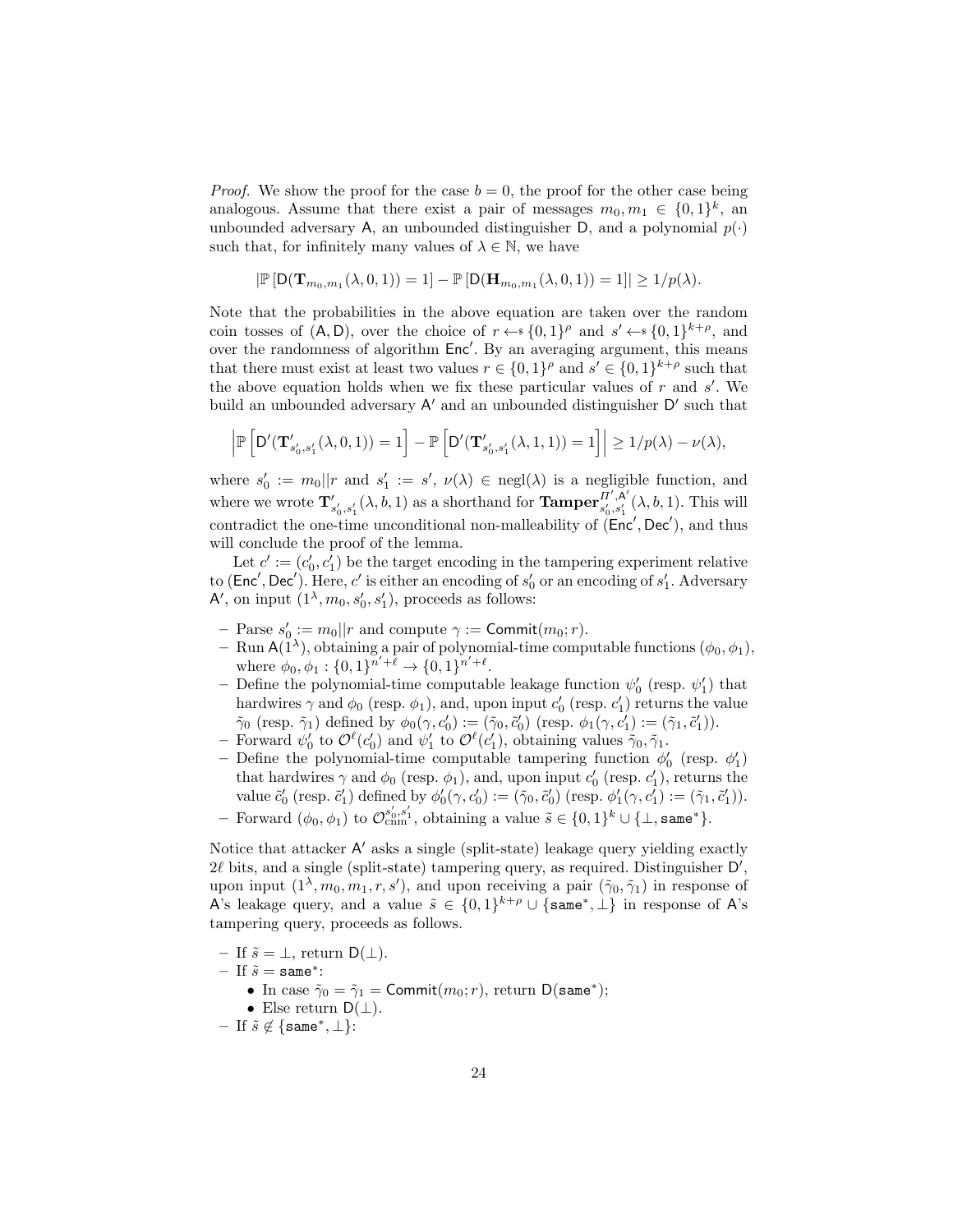- Parse  $\tilde{s} := \tilde{m} || \tilde{r}$ ;
- In case  $\tilde{\gamma}_0 \neq \text{Commit}(\tilde{m}; \tilde{r})$  or  $\tilde{\gamma}_1 \neq \text{Commit}(\tilde{m}; \tilde{r})$ , return  $D(\perp);$
- In case  $\tilde{m} \in \{m_0, m_1\}$  return  $\mathsf{D}(\texttt{same}^*)$ ;
- Else return  $D(\tilde{m})$ .

For the analysis, we next prove that the simulation performed by  $(A', D')$  is perfect with overwhelming probability. First, depending on the target encoding  $(c'_0, c'_1)$  being either an encoding of  $s'_0$  or an encoding of  $s'_1$ , the view of A's tampering functions is identical to the distribution of the target codeword in either experiment  $\mathbf{T}_{m_0,m_1}(\lambda,0,1)$  or  $\mathbf{H}_{m_0,m_1}(\lambda,0,1)$ , with our fixed choice of r and  $s'$ . Second, the view of  $D$  is simulated correctly, with all but a negligible probability. Indeed:

- − If  $(č_0, č_1')$  yields  $\bot$ , both  ${\bf T}_{m_0,m_1}(\lambda,0,1)$  and  ${\bf H}_{m_0,m_1}(\lambda,0,1)$  would return ⊥, which is perfectly emulated by the reduction.
- − If  $(č<sub>0</sub>, č<sub>1</sub>)$  yields same<sup>∗</sup>, it means that the inner codeword decodes to either  $s'_0 = m_0 || r$  or to  $s'_1 = s' := m'|| r'$ . Without loss of generality, assume further that the commitments in the tampered share satisfy  $\tilde{\gamma}_0 = \tilde{\gamma}_1 := \tilde{\gamma}$ . (In fact, if this is not the case, both experiments return  $\perp$ , which is once again perfectly emulated by the reduction.) There are 4 possible cases: either both experiments output  $s'_0$ , or both experiments output  $s'_1$ , or one experiment outputs  $s'_0$  while the other outputs  $s'_1$ . However, since the view in the real experiment is independent of the value  $m'$ , we can condition on the event that the real experiment does not output  $s'$ . Thus, there are only two cases to consider:
	- (i) Experiment  $\mathbf{T}_{m_0,m_1}(\lambda,0,1)$  and  $\mathbf{H}_{m_0,m_1}(\lambda,0,1)$  both return  $s'_0 = m_0 || r$ .
	- (ii) Experiment  $\mathbf{T}_{m_0,m_1}(\lambda,0,1)$  returns  $s'_0 = m_0 || r$ , but  $\mathbf{H}_{m_0,m_1}(\lambda,0,1)$  returns  $s'_1 = m'||r'.$

In both cases, the output of experiments  $\mathbf{T}_{m_0,m_1}(\lambda,0,1)$  and  $\mathbf{H}_{m_0,m_1}(\lambda,0,1)$ is equal to same<sup>\*</sup> if  $\tilde{\gamma} = \gamma$ , and else both experiments return  $\perp$ . This is exactly what the reduction does. So, depending on the target codeword being either an encoding of  $s'_0$  or an encoding of  $s'_1$ , the reduction simulates, except with negligible probability  $2^{-k}$ , the outcome of either experiment  $\mathbf{T}_{m_0,m_1}(\lambda,0,1)$ or  $\mathbf{H}_{m_0,m_1}(\lambda,0,1)$ .

- If  $(\tilde{c}'_0, \tilde{c}'_1)$  yields some value  $\tilde{s} = \tilde{m}||\tilde{r} \notin \{\texttt{same}^*, \perp\},\$ it means in particular that  $\tilde{s} \notin \{s'_0, s'_1\}$ . In such a case both experiments  $\mathbf{T}_{m_0,m_1}(\lambda,0,1)$  and  $\mathbf{H}_{m_0,m_1}(\lambda,0,1)$  would return  $\perp$  in case the modified commitments  $\tilde{\gamma}_0, \tilde{\gamma}_1$  do not match the opening  $\tilde{m}, \tilde{r}$ . Otherwise, it means that the modified codeword produced by A leads to a valid encoding of some message  $\tilde{m} \in \{0,1\}^k$ . Hence, the output of both experiments would either be same<sup>∗</sup> or  $\tilde{m}$  (depending on  $\tilde{m}$  being equal to one of the two messages  $m_0, m_1$  or not).

To summarize, depending on the target encoding  $(c'_0, c'_1)$  being either an encoding of  $s'_0 := m_0 || r$  or an encoding of  $s'_1 := s'$ , the view of  $(A, D)$  is identical, except with negligible probability, to the view in either experiment  $\mathbf{T}_{m_0,m_1}(\lambda,0,1)$ or  $\mathbf{H}_{m_0,m_1}(\lambda,0,1)$ , for our fixed choice of r and s'. Thus, the advantage of  $(\mathsf{A}',\mathsf{D}')$ is negligibly close to that of  $(A, D)$ . This concludes the proof of the lemma.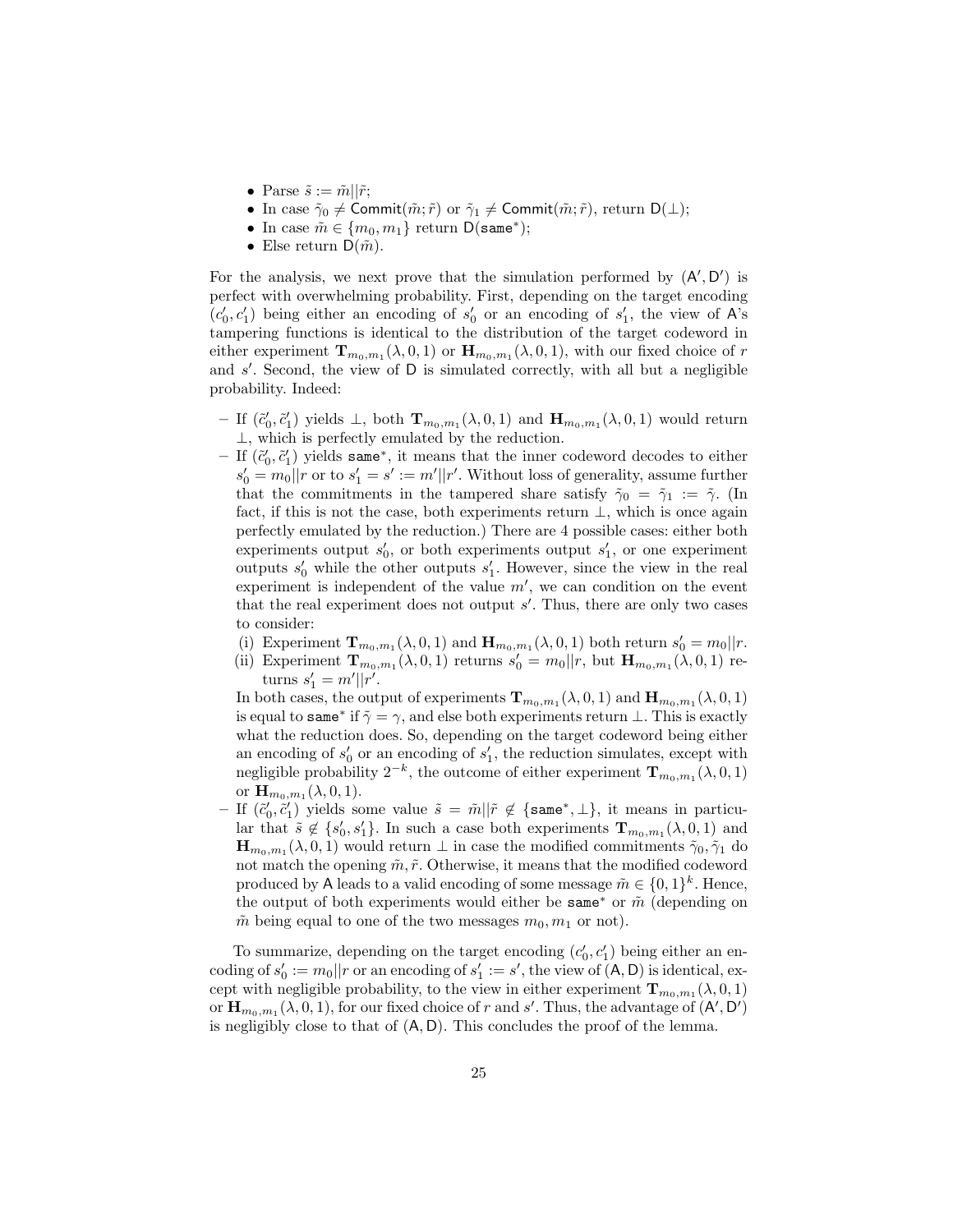<span id="page-25-1"></span>The next lemma constitutes the inductive step. The proof appears in the full version.

**Lemma 3.** Assume that for all messages  $m_0, m_1 \in \{0, 1\}^k$ , for all  $b \in \{0, 1\}$ , and for all unbounded adversaries A, it holds that

$$
{\{\mathbf{T}_{m_0,m_1}(\lambda,b,i)\}_{\lambda\in\mathbb{N}}\approx_s \{\mathbf{H}_{m_0,m_1}(\lambda,b,i)\}_{\lambda\in\mathbb{N}},}
$$

where  $i \in [q-1]$  and  $q \in \text{poly}(\lambda)$ . Then, for all messages  $m_0, m_1 \in \{0,1\}^k$ , for all  $b \in \{0, 1\}$ , and for all unbounded adversaries A, we have that

<span id="page-25-2"></span>
$$
{\{\mathbf{T}_{m_0,m_1}(\lambda,b,i+1)\}_{\lambda\in\mathbb{N}} \approx_s {\{\mathbf{H}_{m_0,m_1}(\lambda,b,i+1)\}_{\lambda\in\mathbb{N}}},
$$

By combining Lemma [2](#page-22-1) and Lemma [3,](#page-25-1) we have shown that the hybrid experiment of Fig. [2](#page-22-0) is statistically indistinguishable from the original tampering experiment:

**Lemma 4.** For all messages  $m_0, m_1 \in \{0, 1\}^k$ , for all values  $b \in \{0, 1\}$ , for all  $q(\lambda) \in \text{poly}(\lambda)$ , and for all unbounded adversaries A, we have that

<span id="page-25-3"></span>
$$
{\{\mathbf{T}_{m_0,m_1}(\lambda,b,q)\}_{\lambda\in\mathbb{N}}\approx_s \{\mathbf{H}_{m_0,m_1}(\lambda,b,q)\}_{\lambda\in\mathbb{N}}}.
$$

**Second Hybrid Step** Finally, we show that the view in experiment  $\mathbf{H}_{m_0,m_1}(\lambda)$ ,  $(b, q)$  is (computationally) independent of the hidden bit  $b \in \{0, 1\}$ . The proof appears in the full version.

**Lemma 5.** For all messages  $m_0, m_1 \in \{0, 1\}^k$ , for all  $q(\lambda) \in \text{poly}(\lambda)$ , and for all PPT adversaries A, we have that

$$
\{\mathbf H_{m_0,m_1}(\lambda,0,q)\}_{\lambda\in\mathbb N}\approx_c \{\mathbf H_{m_0,m_1}(\lambda,1,q)\}_{\lambda\in\mathbb N}.
$$

Putting it Together By combining Lemma [4](#page-25-2) and Lemma [5,](#page-25-3) we obtain that for all  $m_0, m_1 \in \{0, 1\}^k$ , for all  $q(\lambda) \in \text{poly}(\lambda)$ , and for all PPT adversaries A:

$$
\left\{ \mathbf{T}_{m_0,m_1}(\lambda,0,q) \right\}_{\lambda \in \mathbb{N}} \approx_s \left\{ \mathbf{H}_{m_0,m_1}(\lambda,0,q) \right\}_{\lambda \in \mathbb{N}}
$$
  

$$
\approx_c \left\{ \mathbf{H}_{m_0,m_1}(\lambda,1,q) \right\}_{\lambda \in \mathbb{N}} \approx_s \left\{ \mathbf{T}_{m_0,m_1}(\lambda,1,q) \right\}_{\lambda \in \mathbb{N}},
$$

which concludes the proof of the theorem.

## <span id="page-25-0"></span>5 Uniqueness  $\Rightarrow$  Continuous Non-Malleability

As mentioned earlier, the property of message uniqueness is necessary for constructing continuously non-malleable codes in the split-state model. It is a natural question whether message uniqueness is also sufficient, namely any split-state code that satisfies message uniqueness and one-time non-malleability is also continuously non-malleable.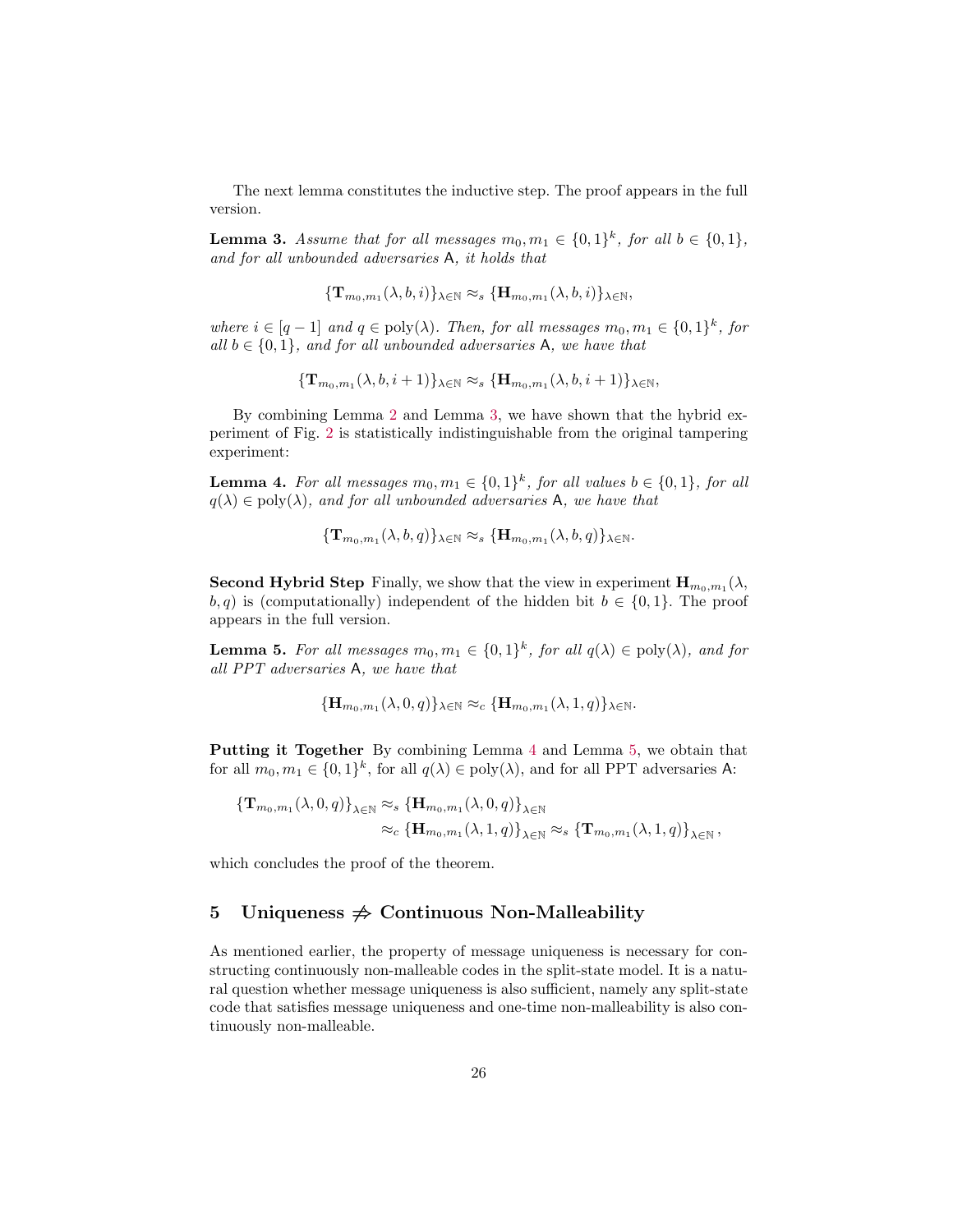Here, we give a negative answer to the above question, by exhibiting a contrived split-state code that satisfies both message uniqueness and one-time nonmalleability, but can be broken with a simple continuous attack. The constructed code makes black-box use of any split-state code satisfying both (perfect) message uniqueness and computational one-time non-malleability (as, e.g., our encoding scheme from §[4\)](#page-19-0). Our counter-example is "tight", in the sense that the attack breaking continuous non-malleability requires only two tampering queries.

The code. Consider the following split-state  $(k, 4n+2k)$ -code  $\Pi^* = (\text{Enc}^*, \text{Dec}^*),$ based on an auxiliary split-state  $(k, n)$ -code  $\Pi = (Enc, Dec)$ . The properties we require from each building block are directly stated in Theorem [4](#page-26-0) below.

**Encoding:** Upon input a value  $m \in \{0,1\}^k$ , sample a random string  $\kappa \leftarrow s \{0,1\}^k$ , compute  $\delta := m \oplus \kappa$ , and return the codeword

<span id="page-26-1"></span>
$$
c^* = (c_0^*, c_1^*) := ((c_0^1, c_0^2, \delta), (c_1^1, c_1^2, \delta)),
$$
\n(2)

where  $(c_0^1, c_1^1) \leftarrow$  Enc $(m)$  and  $(c_0^2, c_1^2) \leftarrow$  Enc $(\kappa)$ .

**Decoding:** Upon input a codeword  $c^* \in \{0,1\}^{4n+2k}$ , parse  $c^* := (c_0^*, c_1^*)$  as defined in Eq. [\(2\)](#page-26-1) and return the same as  $\mathsf{Dec}(c_0^1, c_1^1)$ .

Note that the decoding process simply decodes the first encoding  $(c_0^1, c_1^1)$ contained in  $c^*$ , completely ignoring the rest of the codeword.

<span id="page-26-0"></span>**Theorem 4 (Theorem [2,](#page-4-1) restated).** Assume that  $\Pi = (\text{Enc, Dec})$  is a splitstate  $(k, n)$ -code satisfying (perfect) message uniqueness and (computational) one-time non-malleability. Then the encoding scheme  $\Pi^* = (\text{Enc}^*, \text{Dec}^*)$  described above is a split-state  $(k, 4n + 2k)$ -code meeting the following conditions:

- (i)  $\Pi^*$  satisfies (perfect) message uniqueness;
- (ii)  $\Pi^*$  satisfies (computational) one-time non-malleability;
- (iii)  $\Pi^*$  is not 2-non-malleable.

Proof overview. The proof of Theorem [4](#page-26-0) can be found in the full version. Here, we give the main intuition. The proof of property (i) follows almost directly by message uniqueness of  $\Pi$ . As for the proof of property (iii), it is sufficient to consider the tampering function that simply swaps  $c_0^1$  with  $c_0^2$  and  $c_1^1$  with  $c_1^2$ . Note that the decoded message corresponding to such a query is equal to the value  $\kappa$ ; hence, we can hard-wire  $\kappa$  in the second tampering query which allows to unmask the message computing  $m = \delta \oplus \kappa$  and thus encode a related value.

To prove property (ii) we consider two hybrid experiments  $\mathbf{H}_1^*$  and  $\mathbf{H}_2^*$ , and show that  $\mathbf{T}_0^* \approx_c \mathbf{H}_1^* \approx_c \mathbf{H}_2^* \approx_c \mathbf{T}_1^*$  where  $\mathbf{T}_b^*$  denotes the random variable corresponding to the non-malleability experiment with  $\Pi^*$  using hidden bit  $b \in$  ${0, 1}$ . Here, the difference between  $\mathbf{T}_0^*$  and  $\mathbf{H}_1^*$  is that in the latter we replace the codeword  $(c_0^1, c_1^1)$  with an encoding of  $m_1$  (instead of  $m_0$ ); in  $\mathbf{H}_2^*$ , instead, we change the distribution of  $\delta$  to  $\delta := m_1 \oplus \kappa$  and additionally we now let  $(c_0^2, c_1^2)$ be an encoding of  $\kappa' := \kappa \oplus m_0 \oplus m_1$ . To argue the indistinguishability of the hybrids, we then proceed as follows: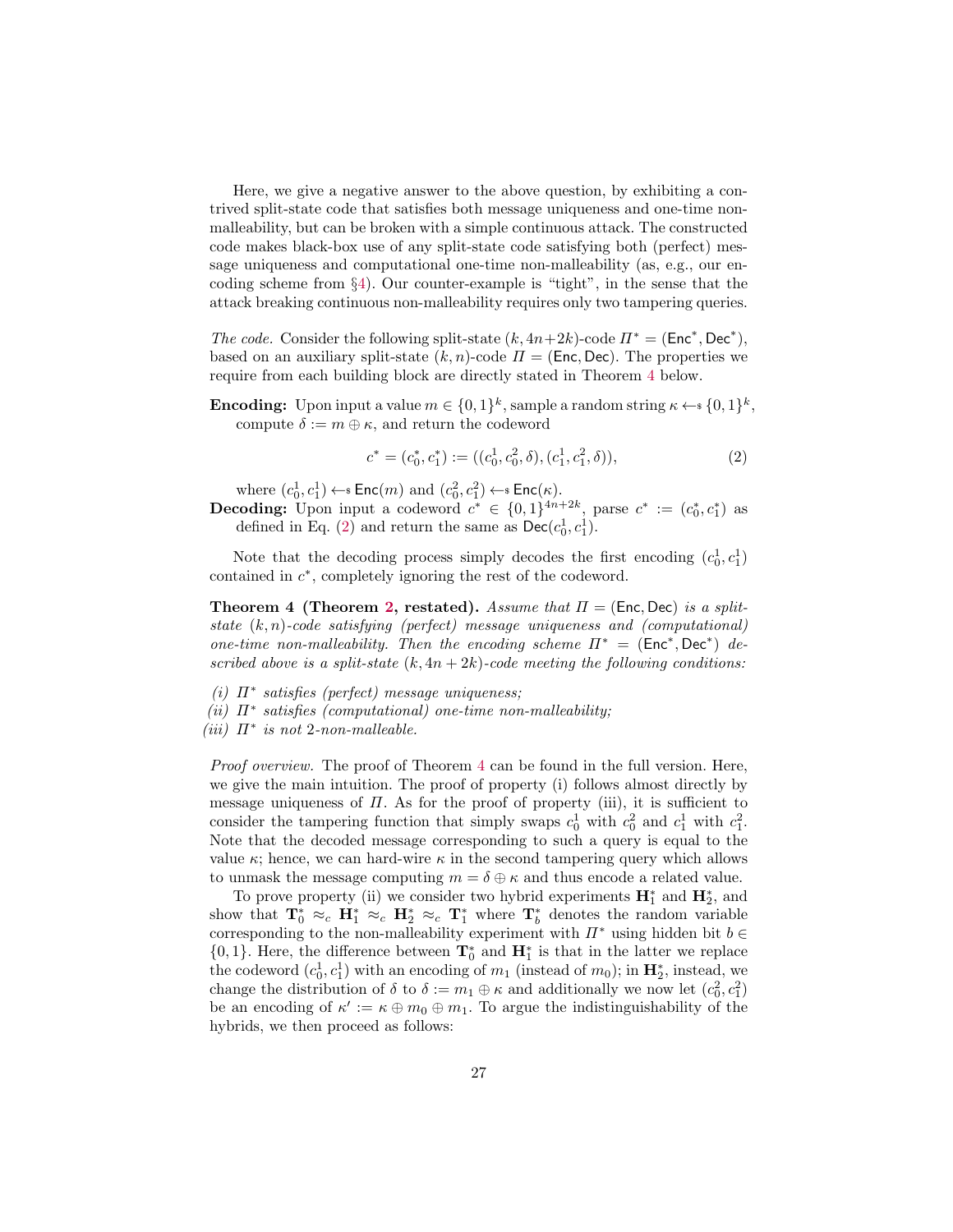– In a first step we show that  $\mathbf{T}_0^* ≈_c \mathbf{H}_1^*$ , down to the non-malleability of the underlying encoding scheme  $\Pi$ . The reduction has access to a target codeword  $c^1 = (c_0^1, c_1^1)$  that is either an encoding of  $m_0$  or an encoding of  $m_1$ , and, given  $m_0$ , it can perfectly simulate the distribution of a target codeword for either experiment  $\mathbf{T}_0^*$  or  $\mathbf{H}_1^*$  inside the tampering oracle  $\mathcal{O}_{\text{cnm}}^{m_0,m_1}(c^1,\cdot)$ . To do so, the reduction can sample offline a random  $\kappa$ , define  $\delta = m_0 \oplus \kappa$ , and set  $c^2 := (c_0^2, c_1^2)$  to be an encoding of  $\kappa$ .

Notice that the reduction gets to see the output of the decoding corresponding to the modified pair  $(\tilde{c}_0^1, \tilde{c}_1^1)$ , which is a perfect simulation for the output of either experiment  $\mathbf{T}_0^*$  or  $\mathbf{H}_1^*$ .

- − In a second step we show that  $\mathbf{H}_{1}^{*} \equiv \mathbf{H}_{2}^{*}$ ; this is because if  $\kappa$  is random so is  $\kappa'$ , and moreover  $\kappa' \oplus m_0 = m_1 \oplus \kappa$ ; thus the two distributions are identical.
- In a third step we show that  $\mathbf{H}_{2}^{*} \approx c \mathbf{T}_{1}^{*}$ , down to the non-malleability of the underlying encoding scheme  $\Pi$ . The reduction has access to a target codeword  $c^2 = (c_0^2, c_1^2)$  that is either an encoding of  $\kappa' := \kappa \oplus m_0 \oplus m_1$  or an encoding of  $\kappa$ , and, as before, it can perfectly simulate the distribution of the target codeword in either experiment  $\mathbf{H}_2^*$  or  $\mathbf{T}_1^*$  inside the tampering oracle  $\mathcal{O}^{\kappa,\kappa'}_{\text{cmm}}(c^2,\cdot)$ . After computing the codeword  $((\tilde{c}_0^1,\tilde{c}_0^2,\tilde{\delta}_0),(\tilde{c}_1^1,\tilde{c}_1^2,\tilde{\delta}_1)),$ the tampering function defined by the reduction swaps  $\tilde{c}_0^1$  with  $\tilde{c}_0^2$  and  $\tilde{c}_1^1$ with  $\tilde{c}_1^2$ ; this way it obtains the decoding of  $(\tilde{c}_0^1, \tilde{c}_1^1)$ , which is what one needs in order to simulate the output of the two experiments.

An additional difficulty is that the experiment in which the reduction runs is parametrized by messages  $(\kappa, \kappa')$ , whereas the emulated experiments  $\mathbf{H}_{2}^{*}$ or  $\mathbf{T}_1^*$  are parametrized by  $(m_0, m_1)$ . This means, for instance, that if the reduction obtains same<sup>∗</sup> it cannot directly conclude that the simulated output should also be same<sup>∗</sup> , but it needs to carefully adjust the received output in order to make the simulation go through.

## 6 Conclusion and Open Problems

We have shown a construction of a split-state continuously non-malleable code in the plain model. Our construction can be instantiated under the assumption that one-to-one one-way functions exist. Additionally, we have clarified that message uniqueness, albeit being necessary for obtaining continuous non-malleability in the split-state model, is not sufficient for constructing such codes.

Interesting open questions related to our work are, for instance, whether continuous non-malleability can be achieved, under minimal assumptions, together with additional properties, such as strong non-malleability [\[27\]](#page-29-0), supernon-malleability [\[32\]](#page-29-6), augmented non-malleability [\[2\]](#page-28-7), and locality [\[22](#page-28-6)[,13,](#page-28-4)[21\]](#page-28-21), or whether the rate of our code construction can be improved.

# References

<span id="page-27-0"></span>1. Aggarwal, D.: Affine-evasive sets modulo a prime. Inf. Process. Lett. 115(2), 382– 385 (2015)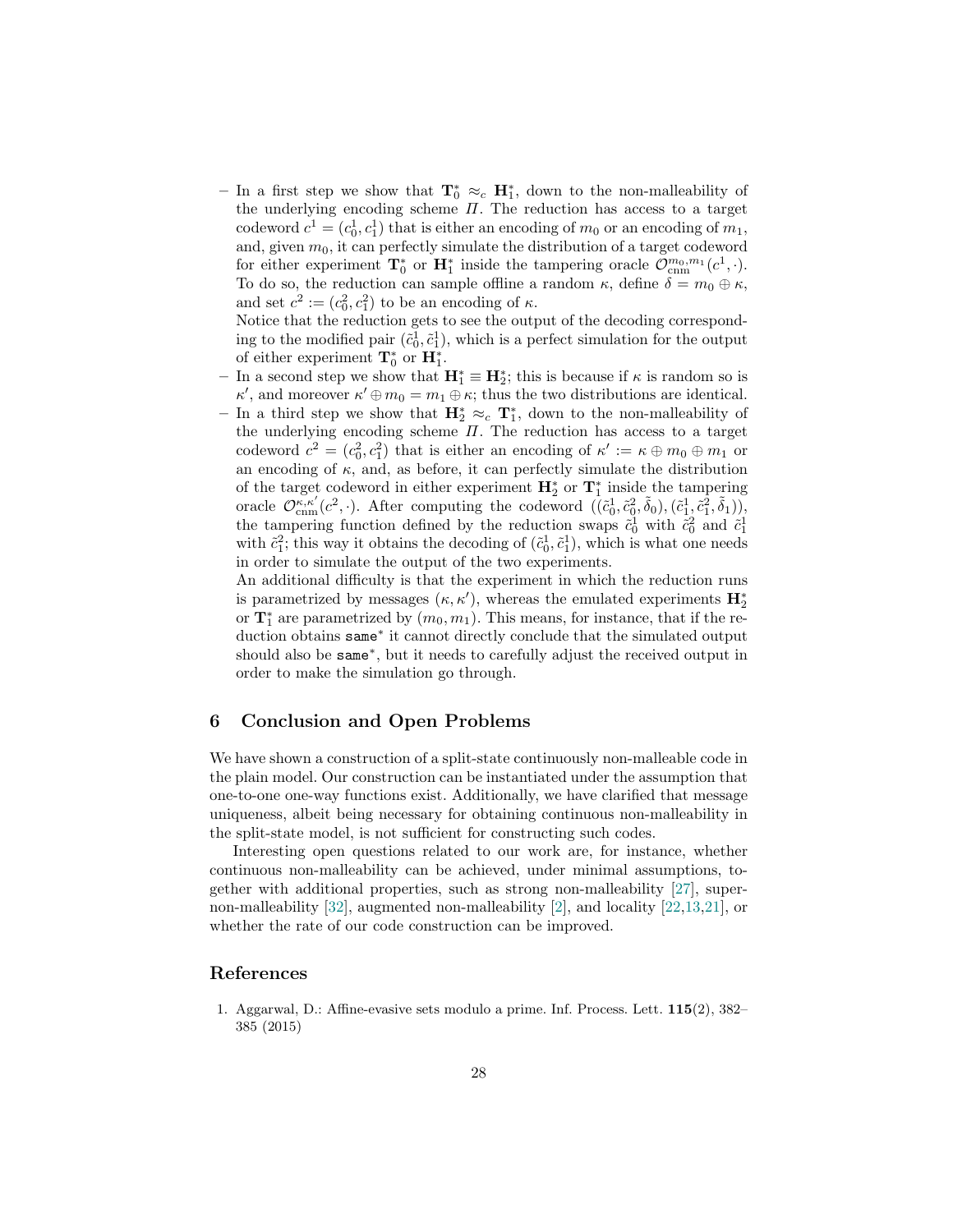- <span id="page-28-7"></span>2. Aggarwal, D., Agrawal, S., Gupta, D., Maji, H.K., Pandey, O., Prabhakaran, M.: Optimal computational split-state non-malleable codes. In: TCC. pp. 393–417 (2016)
- <span id="page-28-3"></span>3. Aggarwal, D., Dodis, Y., Kazana, T., Obremski, M.: Non-malleable reductions and applications. In: ACM STOC. pp. 459–468 (2015)
- <span id="page-28-0"></span>4. Aggarwal, D., Dodis, Y., Lovett, S.: Non-malleable codes from additive combinatorics. In: ACM STOC. pp. 774–783 (2014)
- <span id="page-28-11"></span>5. Aggarwal, D., Dottling, N., Nielsen, J.B., Obremski, M., Purwanto, E.: Continuous non-malleable codes in the 8-split-state model. Cryptology ePrint Archive, Report 2017/357 (2017), <https://eprint.iacr.org/2017/357>
- <span id="page-28-2"></span>6. Aggarwal, D., Dziembowski, S., Kazana, T., Obremski, M.: Leakage-resilient nonmalleable codes. In: TCC. pp. 398–426 (2015)
- <span id="page-28-5"></span>7. Aggarwal, D., Kazana, T., Obremski, M.: Inception makes non-malleable codes stronger. In: TCC. pp. 319–343 (2017)
- <span id="page-28-13"></span>8. Agrawal, S., Gupta, D., Maji, H.K., Pandey, O., Prabhakaran, M.: Explicit nonmalleable codes against bit-wise tampering and permutations. In: CRYPTO. pp. 538–557 (2015)
- <span id="page-28-14"></span>9. Agrawal, S., Gupta, D., Maji, H.K., Pandey, O., Prabhakaran, M.: A rateoptimizing compiler for non-malleable codes against bit-wise tampering and permutations. In: TCC. pp. 375–397 (2015)
- <span id="page-28-18"></span>10. Ball, M., Dachman-Soled, D., Kulkarni, M., Malkin, T.: Non-malleable codes for bounded depth, bounded fan-in circuits. In: EUROCRYPT. pp. 881–908 (2016)
- <span id="page-28-17"></span>11. Ball, M., Dachman-Soled, D., Kulkarni, M., Malkin, T.: Non-malleable codes from average-case hardness: AC0, decision trees, and streaming space-bounded tampering. In: EUROCRYPT. pp. 618–650 (2018)
- <span id="page-28-10"></span>12. Chandran, N., Goyal, V., Mukherjee, P., Pandey, O., Upadhyay, J.: Block-wise non-malleable codes. In: ICALP. pp. 31:1–31:14 (2016)
- <span id="page-28-4"></span>13. Chandran, N., Kanukurthi, B., Raghuraman, S.: Information-theoretic local nonmalleable codes and their applications. In: TCC. pp. 367–392 (2016)
- <span id="page-28-12"></span>14. Chattopadhyay, E., Goyal, V., Li, X.: Non-malleable extractors and codes, with their many tampered extensions. In: ACM STOC. pp. 285–298 (2016)
- <span id="page-28-19"></span>15. Chattopadhyay, E., Li, X.: Non-malleable codes and extractors for small-depth circuits, and affine functions. In: ACM STOC. pp. 1171–1184 (2017)
- <span id="page-28-16"></span>16. Chattopadhyay, E., Zuckerman, D.: Non-malleable codes against constant splitstate tampering. In: IEEE FOCS. pp. 306–315 (2014)
- <span id="page-28-15"></span>17. Cheraghchi, M., Guruswami, V.: Capacity of non-malleable codes. In: Innovations in Theoretical Computer Science. pp. 155–168 (2014)
- <span id="page-28-1"></span>18. Cheraghchi, M., Guruswami, V.: Non-malleable coding against bit-wise and splitstate tampering. In: TCC. pp. 440–464 (2014)
- <span id="page-28-9"></span>19. Coretti, S., Dodis, Y., Tackmann, B., Venturi, D.: Non-malleable encryption: Simpler, shorter, stronger. In: TCC. pp. 306–335 (2016)
- <span id="page-28-8"></span>20. Coretti, S., Maurer, U., Tackmann, B., Venturi, D.: From single-bit to multi-bit public-key encryption via non-malleable codes. In: TCC. pp. 532–560 (2015)
- <span id="page-28-21"></span>21. Dachman-Soled, D., Kulkarni, M., Shahverdi, A.: Tight upper and lower bounds for leakage-resilient, locally decodable and updatable non-malleable codes. In: PKC. pp. 310–332 (2017)
- <span id="page-28-6"></span>22. Dachman-Soled, D., Liu, F., Shi, E., Zhou, H.: Locally decodable and updatable non-malleable codes and their applications. In: TCC. pp. 427–450 (2015)
- <span id="page-28-20"></span>23. Dav`ı, F., Dziembowski, S., Venturi, D.: Leakage-resilient storage. In: SCN. pp. 121–137 (2010)